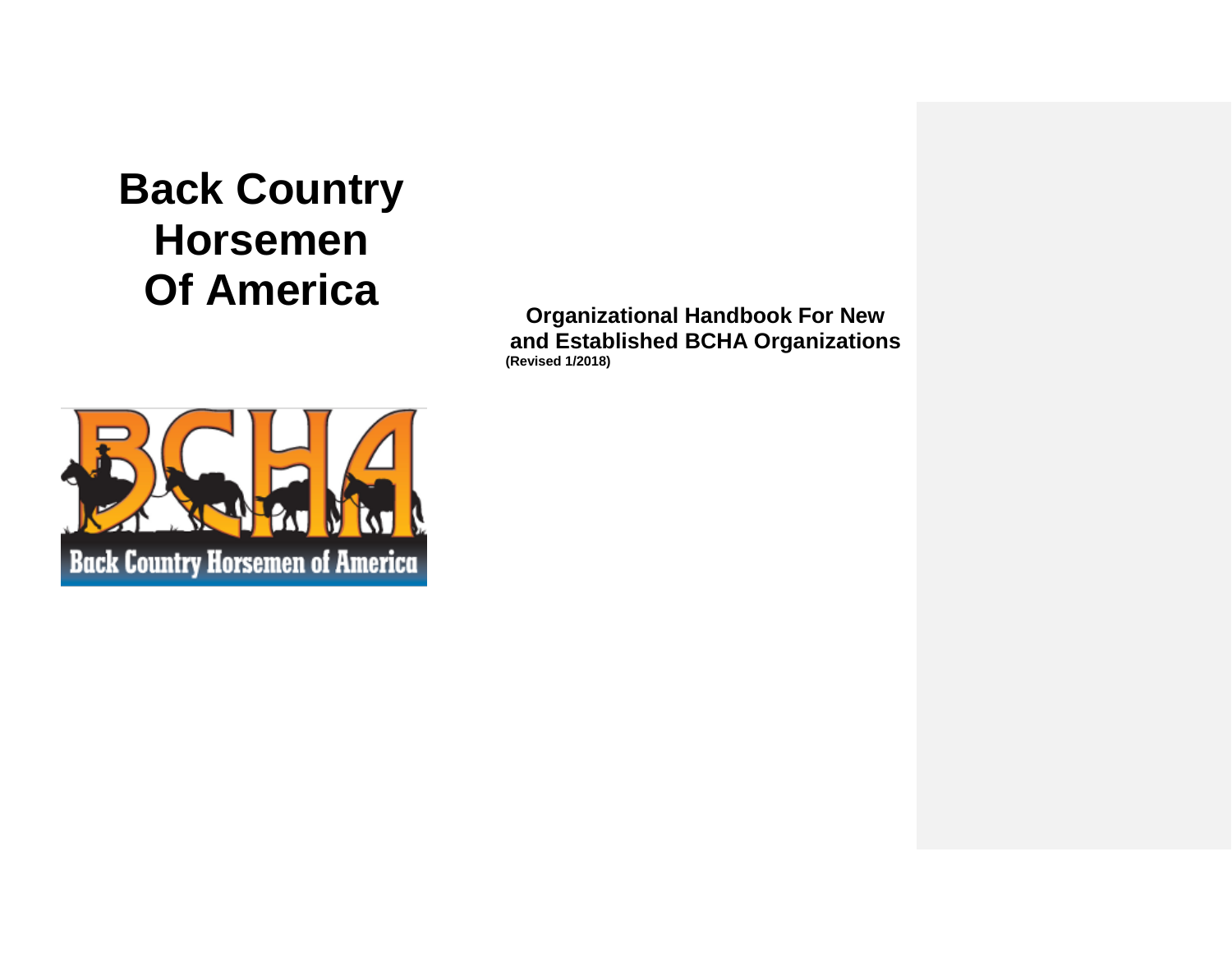# **GOOD BACK COUNTRY MANNERS AND PRACTICES**

Back Country Horsemen of America advocates and supports the following good manners and practices when traveling through and camping in the back country:

- **PRACTICE MINIMUM IMPACT CAMPING.** Help maintain our image as responsible back country users. A good back country horseman is a gentle user.
- **OFFER ASSISTANCE** to back country travelers when a need is encountered.
- **PRACTICE GOOD MOUNTAIN MANNERS** and good back country etiquette.
- **PACK OUT YOUR TRASH.** Burn as much as possible, pack out the rest. Plastic items do not burn well and it is best to pack them out, too. If you come upon a dirty camp, clean it up and pack out what you can.
- **DO NOT TIE TO TREES** except while packing or unpacking. Use a picket line placed between two or more trees and over bare mineral soil. If the stock disturbs the top soil, fill in the holes to the original grade.
- **TIE HORSES AWAY FROM CAMPS, TRAILS AND WATER.** Always place picket lines 200 feet from the camp site and trail if at all possible. Scatter or bury all manure that accumulates in the area.
- **DO NOT BATHE IN LAKES OR STREAMS.** Do not allow soap to get into the water. Even biodegradable cleaners leave residues that pollute.
- **DO NOT CUT SWITCH BACKS.** It is forbidden by regulation and could destroy the trail bed due to increased erosion.
- **CONSERVE FIRE WOOD.** Keep your fire rings small and do not waste wood by building large fires. At higher elevations plan on using propane or gasoline stoves.

# **TABLE OF CONTENTS**

| Trails & Public Lands Management Issues11      |
|------------------------------------------------|
|                                                |
|                                                |
|                                                |
| Requirements to Form a BCHA Organization17     |
|                                                |
|                                                |
| By-laws for a BCH Affiliate or Local Chapter22 |
|                                                |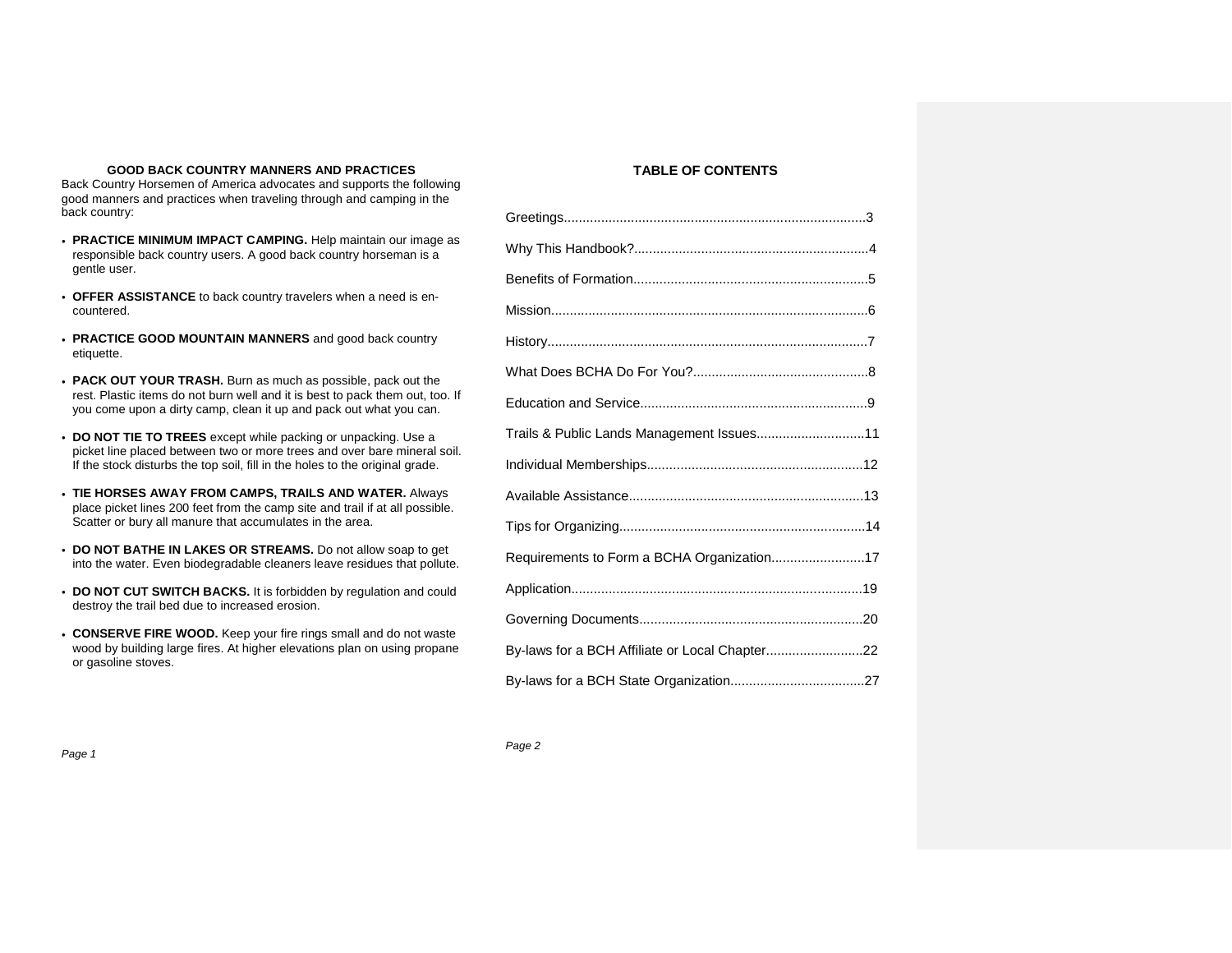# **GREETINGS**

 This booklet is an answer to your inquiry about the Back Country Horseman of America (BCHA).

 In the early 1970's the trend toward restrictions on horse use in the back country was becoming apparent. A few farsighted horsemen in Montana understood the eventual implications of this trend and decided to form an organization to represent the interests of saddle and pack stock users. They felt that to be credible and effective, the organization must work in cooperation with the public land agencies that make and administer back country policy. They also felt the need to educate the equine community to become better stewards of the land. Since that time BCHA, has grown into a nationwide organization.

 The Back Country Horsemen of America is composed of Back Country Horsemen state member organizations which, in turn, are composed of individual chapters. Representatives from each of the BCHA states make up the National Board of Directors of the Back Country Horsemen of America. In addition there are affiliate member organizations in states that do not have BCH state organizations.

 All BCHA members share a common interest - recreational use of horses and mules on the public lands of the United States and our access to that public land. BCHA is one of the few equine organizations which provides an opportunity for recreational stock users to influence the laws, policies, and attitudes that affect our heritage of stock use. We have worked hard in this effort.

 Another of our goals has been to create a positive public awareness of recreational stock use. We recognize that the negative attitudes toward horsemen held by some people is sometimes justified. To counter this negativism, BCHA has developed an extensive volunteer work program. The result is a net contribution of over \$7.4 million per year in service to our public land agencies. BCHA implemented a "wild lands ethics" education program as a fundamental activity for not only our own membership but also for other equine users.

 Obviously, back country horse use is not the same thing as trail riding. Most riding clubs have their own objectives and while there is a similarity the enjoyment of horses - the goals of BCHA are far different. For individuals who use saddle and pack stock on our public lands, membership in BCHA is an effective way to protect the right to use public lands from unnecessary restriction or regulation.

Let us hear from you if you have questions about our organization. We are happy to answer your questions. We also welcome your membership in this unique organization.

If you would like to start a new BCHA organization, this booklet will help you through the process.

The BCHA Expansion Committee

#### **WHY THIS HANDBOOK?**

 BCHA is an organization that is concerned about the future of our horse-use heritage in America's back country and public lands. We are an effective educational/service/advocacy national organization and have accepted the challenge of monitoring the management practices of our land management agencies.

 We have compiled this handbook to assist individuals with similar beliefs in forming new organizations of BCHA in their respective areas. This information explains our history, mission-objectives and purposes, and some of the methods we have used to successfully achieve our goals.

 This handbook also provides a step-by-step process for forming a new BCH organization along with a number of helpful suggestions. Please read this handbook carefully. We hope you will find this information useful. There are certain requirements that must be addressed in forming a new BCH member organization. While we hope this manual is fairly comprehensive, we also realize some questions may not be addressed here.

 Please feel free to contact the office of our National Executive Secretary who will answer your concerns and direct you to the Expansion Committee Chair.

> Back Country Horsemen of America Executive Secretary 342 N. Main Street West Hartford, CT 06117 Toll Free [888]893-5161 Email - ExecSecretary@bcha.org www.bcha.org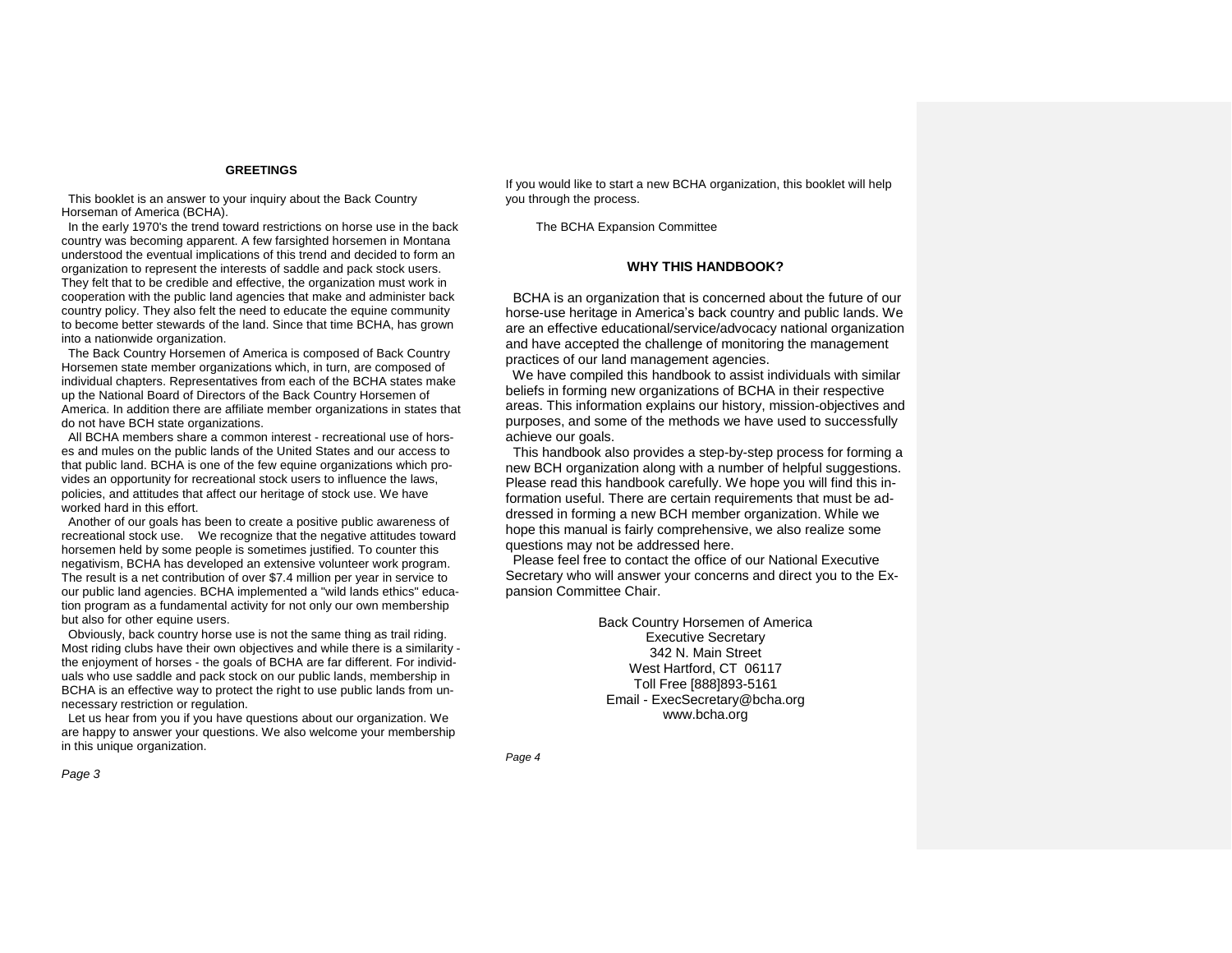#### **BENEFITS OF FORMATION**

There are many benefits to be derived from forming a BCHA member organization. The energies of individual horsemen within an area can be channeled into a powerful organization with considerable influence. Through discussion and the exchange of ideas, the wisdom necessary for sound decisions regarding resource management and horse use will come. Education can help to remedy some of the bad practices of the past, while service work gives an opportunity for actual "on the ground" work that benefits both the horse user and the resource. BCHA is well respected by the land management agencies such as the US Forest Service, the Bureau of Land Management and the National Park Service. Memorandums of Understanding (MOU's) have been signed to enhance the working relationship between our organization and those agencies.

 Another benefit is the association with other BCHA member organizations. The exchange of ideas and information can be very valuable. The collaboration of the BCH member organizations to achieve a common goal is often important. Collectively, BCH member organizations can form a strong lobby, should the need arise.

 The social benefits of any healthy organization also apply to BCH member organizations. The companionship of people with similar interests - projects, rides, barbecues, educational programs, and other events will help keep the organization vigorous and active.

 Being a Back Country Horseman also helps the individual member. Association with other horsemen can enhance one's skill, expand riding opportunities, and make recreational equine use a much more enjoyable activity. Perhaps the most important benefit to the individual is the satisfaction of helping protect our public lands and preserve the place of the horse in our national heritage.

# **Mission Statement**

# **OBJECTIVES AND PURPOSES**

The purpose of this organization shall be:

- 1. To perpetuate the common sense use and enjoyment of horses in America's back country and Wilderness areas.
- 2. To work to insure that public lands remain open to recreational stock use.
- 3. To assist the various government, state and private agencies in their maintenance and management of said resource.
- 4. To educate, encourage and solicit active participation in the wise and sustaining use of the back country resource by horsemen and the general public commensurate with our heritage.
- 5. To foster and encourage the formation of new state back country horsemen's organizations.

 It was the original intent that Back Country Horsemen of America would be a different type of organization, not the usual special interest one would normally find operating as a protest group. It was felt that a service organization, doing work in the back country, would lend credibility to the group when it became involved in issues of agency management. It was also recognized that some of the complaints against back country horse use were justified. Therefore, it was determined that an educational program should be a fundamental principle of the organization. As a result, service and education joined by a determination to protect our heritage of back country stock use became the composites of the "purpose" printed above. Our name was chosen because it signified an interest in much more than just wilderness. Back Country Horsemen are interested in perpetuating recreational stock use on virtually all public lands.

 The focus of BCHA is limited to the stated objectives and purpose. This has been reaffirmed many times by the National Board of Directors. While there are many non-equine related issues in which an organization can become involved, it is imperative that the guiding principal must be "how does the issue relate to the mission (objectives and purposes) of BCHA?"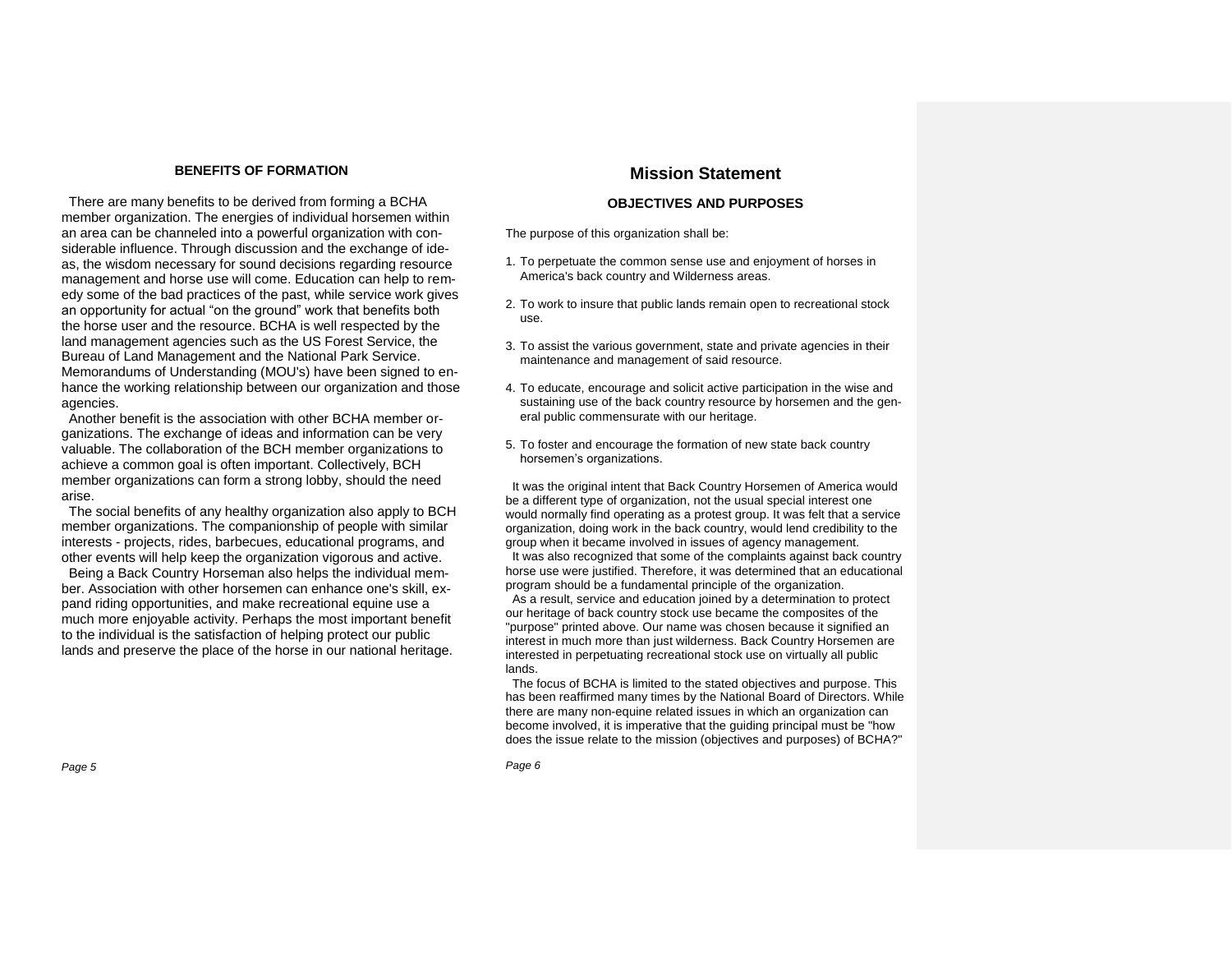If this question cannot be satisfactorily answered, there should be no involvement. Many other worthwhile organizations already exist to provide action programs on other issues, so anyone interested in those will have adequate opportunity to become active.

#### **HISTORY**

 Back Country Horsemen's cornerstone was laid on a firm foundation of research and planning. A small nucleus of back country horse users developed and modified the original goals espoused by horsemen.

 The actual formation of BCH took place in Montana's Flathead Valley in January 1973. Since then, our progress is a matter of record, and it is a record of which we are very proud. We have used our specialized knowledge of stock and the back country to bring about changes and modifications of public lands management. We have participated in many agency meetings and land use planning sessions, and have become a strong voice for continued, responsible horse use. We have arrived at our position through extensive research and discussion. This responsible approach has assured us of valid consideration regarding regulations and planning and has given us the support of other conservation groups.

 Growth of the Back Country Horsemen organization continued with formation of additional chapters in Montana. In 1979, these chapters and one from Salmon, Idaho, formed the Back Country Horsemen of America. Three more Montana chapters and another chapter from Idaho were added in the next few years.

 The Back Country Horsemen of Washington was incorporated in 1977 and developed an informal liaison with the Montana and Idaho Back Country Horsemen. In 1981, a California organization was formed known as the High Sierra Stock Users. After several years of discussion, the four groups decided to merge, using the "Back Country Horsemen of America" name. A constitution was drafted in 1985 and adopted in 1986. It provided that the governing body of this new organization would be a board of directors with two directors elected from each state. Montana, Idaho, California and Washington Back Country Horsemen became the BCHA. Since that time there has been steady growth outside the four founding state organizations. New Back Country Horsemen organizations have been formed in Alabama, Alaska, Arizona, Arkansas, Colorado, Florida, Georgia, Illinois, Indiana, Kentucky, Michigan, Missouri, Nevada, New Mexico, North Carolina, Oregon, South Dakota, Tennessee, Utah, Virginia, West Virginia, Wisconsin and Wyoming. Nationwide there are over 190 chapters in 30 states with an enrollment of over 13,000 members. Check the website for updates: [www.backcountryhorse.com](http://www.backcountryhorse.com/)

#### **WHAT DOES BCHA DO FOR YOU?**

Affiliation with Back Country Horsemen of America identifies us as a responsible voice for recreational stock use on public lands. This representation goes far beyond our local community and the trails we ride.

 BCHA is recognized on a regional and national level as a leader in low impact horse use education. To support this movement, our organization publishes the pocket-sized *Back Country Horsemen Guidebook* and numerous other informational pamphlets and videos. Many of our members have been active participants in the "Leave No Trace" wild lands ethic movement as related to horse use. Some of these members have become master LNT trainers whose role is to spread this ethic to our membership. Informational materials on this subject are available from the office of our Executive Secretary and are available to local and state organizations, public land management agencies, and the general public.

 BCHA has been ongoing in the effort to enhance our visibility at the regional and national level by participating in activities such as wilderness seminars, national park symposiums, and trail conferences. We have representation in organizations such as the American Horse Council, the Continental Divide Trail Alliance Board of Directors and affiliate status with other trail advocacy organizations such as The Coalition for Recreational Trails, American Trails, The Partnership for the National Trails System, and the National Recreational Trails Training Partnership, and The Wilderness Society.

 To better monitor and influence agency policies, the BCHA National Board of Directors has created the Public Liaison Committee whose responsibility is to work with the upper level of agency management. Participation with agency personnel at all levels has provided us with a vertical integration of our objectives and purpose from our home area to Washington, D.C. and has enabled us to have influence over management decisions.

To assist state and local BCHA member organizations in dealing with complex land management issues, the BCHA National Board has created the Public Lands Committee at the national level to disseminate information and provide technical support. A Legal Fund has also been established to assist the state and national BCH in litigation when it is deemed necessary to bring the agencies into compliance with the laws and policies prescribed by Congress regarding public land management as it affects horse use.

 As a communication tool, BCHA publishes a quarterly newsletter which is circulated to all members. Complimentary copies also go to the land management agencies and to our national legislators in the states having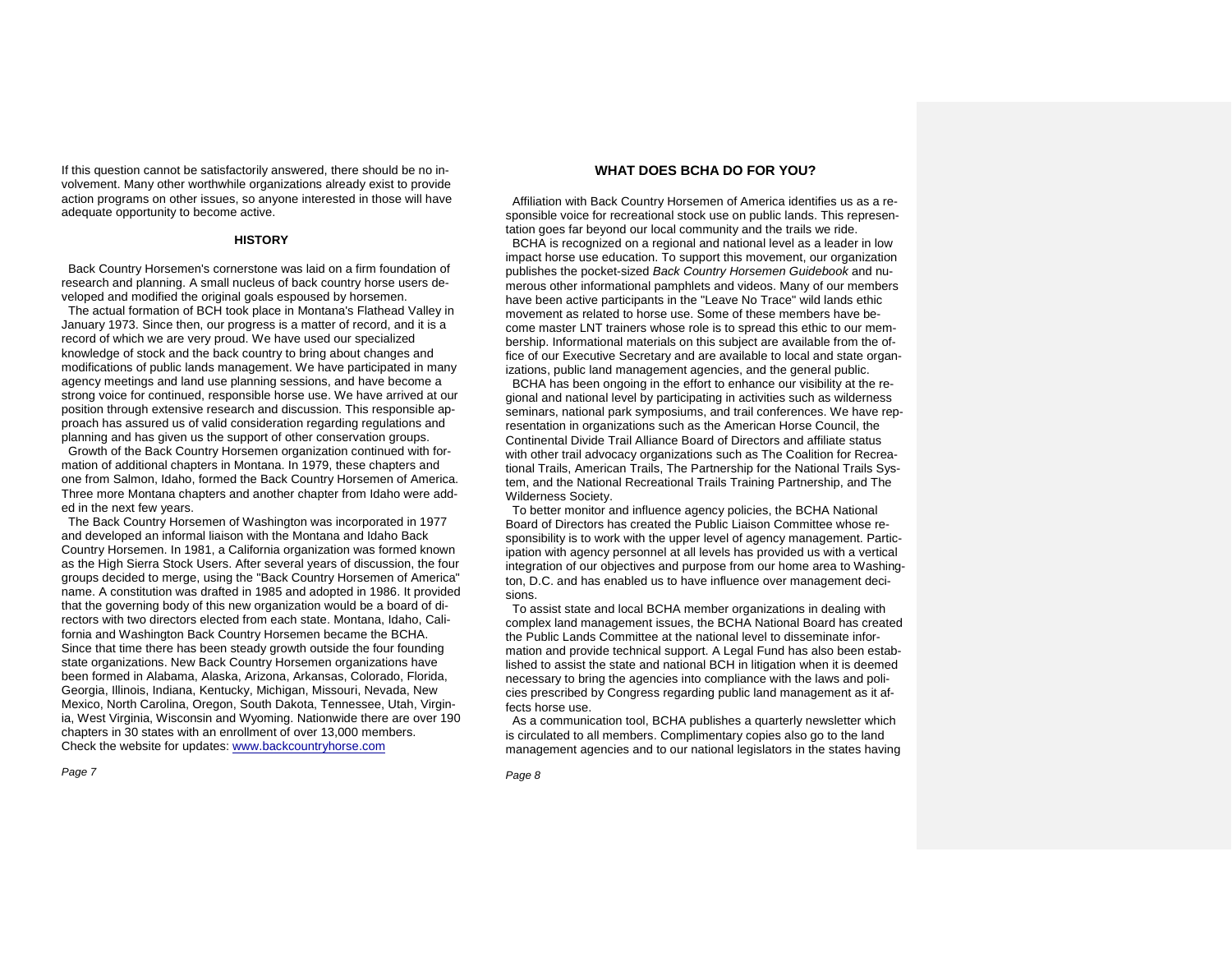BCHA organizations. This National Newsletter covers issues critical to our mission and also contains feature articles, chapter and state news, stories, poems, and other items of interest to horsemen.

 The National BCHA organization holds a 501-(c) (3) non profit tax status. With this tax exempt status, donors can make charitable contributions and take a tax deduction on their tax return.

The National Board of Directors has also created the Back Country Horsemen Education Foundation of America under the IRS code 501- (c) (3). This also qualifies the organization to receive private and public grant money. These funds can be used for specific educational and service purposes. The Foundation can also be used as a "pass through" of funds from state or chapter organizations so long as the moneys are used for specific projects in keeping with the objectives of the Foundation. Contact the National BCHA Office for information.

 In the area of expansion, BCHA supports the efforts of groups to organize by providing organizational material, personal contact, and advice from the National Office.

In summary, BCHA works to keep public lands open and accessible for recreational saddle and pack stock use.

#### **EDUCATION AND SERVICE**

The national office has many good articles, pamphlets, booklets, and audio/visual aids for BCHA member organizations to use in their educational endeavors. Subject matter covers a wide variety of topics. Many of these items are available free of charge or at a very reasonable cost. An important part of the BCHA mission is the education of our members and other back country visitors about the wise and sustaining use of our back country resource. We can also educate all trail users about back country etiquette and low-impact camping. Local and regional US Forest Service, National Parks and Bureau of Land Management offices often have good information relating to recreation in the back country. Each new organization should introduce itself to these local agencies and ask to be placed on the agency mailing list. Representation by the recreational stock user in public land management is very important at the local level.

 Volunteer service in the back country is a dominate part of the BCHA mission. BCHA members have contributed thousands of hours of volunteer work each year. They have used their own vehicles, saddle and pack stock, equipment, and financial resources to enhance recreational horse opportunities on public lands and to protect the natural resource. This

"hands on" work includes trail and trailhead maintenance and construction, horse packing, fish stocking, fire support, search and rescue, youth programs, and a multitude of educational activities for both members and the general public.

 The success of the BCHA volunteer program is the result of the cooperative relationship local members and BCH chapters and affiliates have developed with the land management agencies. Each BCH chapter or affiliate must develop that cooperative relationship with its public land agencies for effective volunteer service work. "Hands on" experience in trailhead and trail maintenance and construction along with other public lands service work is gratifying, while encouraging sensitivity to our back country resources.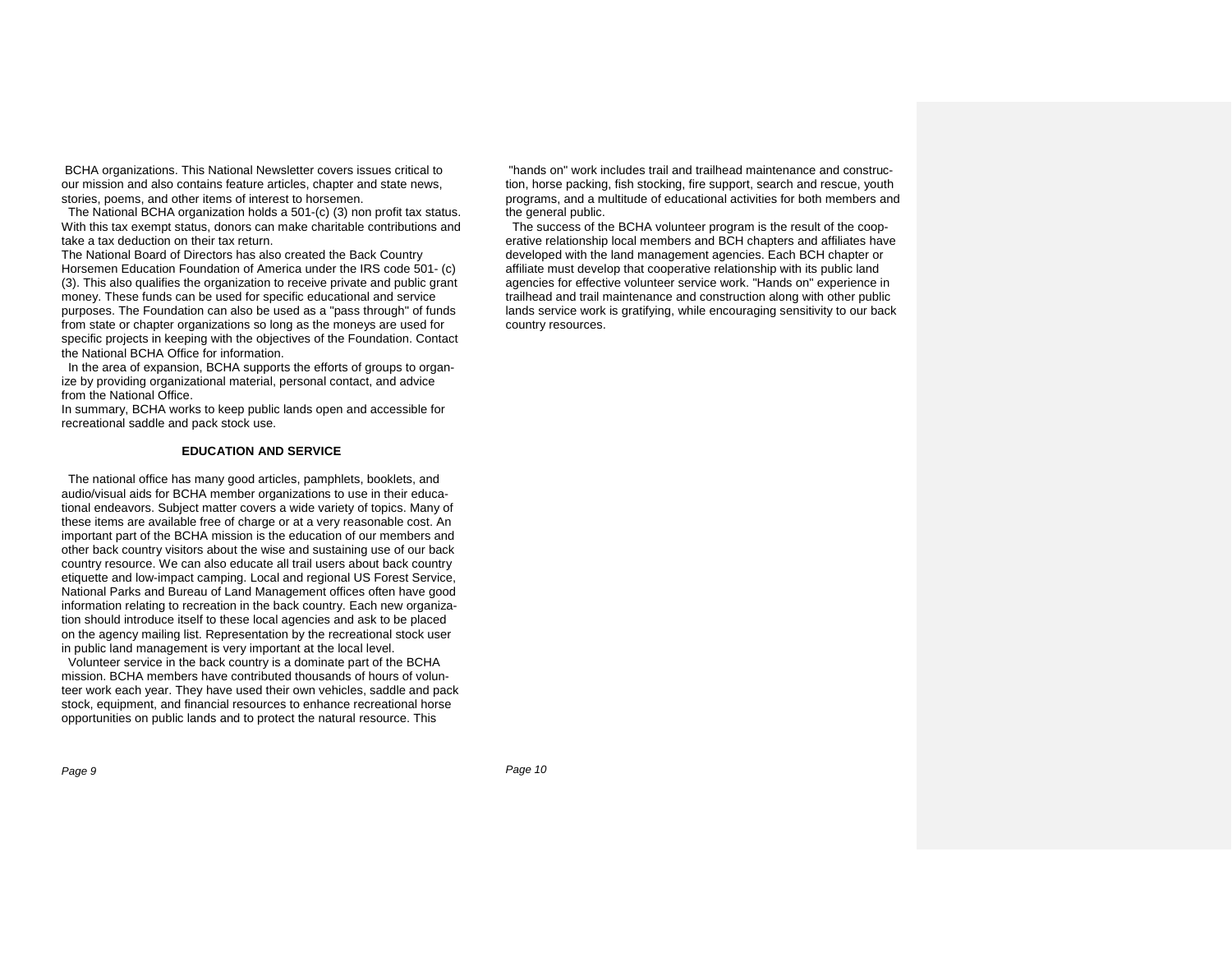#### **TRAILS AND PUBLIC LANDS MANAGEMENT ISSUES**

Concern about the possibility of losing the traditional right to use saddle and pack stock in the back country was the primary reason for the formation of the Back Country Horsemen of America. BCHA is committed to ensuring that public lands remain open to recreational stock use by assisting the agencies responsible for the management of these lands. To work toward this end, it is often necessary for horsemen to take the initiative in communicating with agency personnel. To best accomplish this, it is suggested that every BCH organization create a working Public Lands Committee to specifically deal with this objective.

 Local BCH chapters, generally members of the BCH's Public Lands Committee, must first determine the agency responsible for the management of the lands related to recreational horse use in their area - Forest Service (US and state), Natural Resource Board, US Bureau of Land Management, US Park Service, etc. BCH representatives should contact the managing agency to speak directly to the person in charge - District Ranger, Forest Supervisor, Recreational Specialist, and Trails Coordinator. Express an interest in working cooperatively with the agency on items of mutual concern. Ask to be placed on the communication list for information dealing with matters of interest to recreational horsemen.

 Face to face communication is vital and it is wise to meet agency personnel and become acquainted. Building a personal relationship can improve the working relationship. It is also important to maintain contact with agency personnel on a regular basis. On-going communication can be valuable for providing input early in the decision making process on most issues.

 Experience has shown that the ability to affect change is best done early in the planning process. After management policies are written down - "cast in stone", it is often too late or very difficult to change the direction of the action. Communication on issues is best done after contact and dialogue has been previously established with the appropriate decision makers. Know your facts and "look before you leap". Be prepared to offer help by following the BCHA objectives of service work and education. As in all government affairs, there will be give and take. Keep your cool, remain positive. Request the opportunity to offer input about horse related management issues. Ask agency personnel to participate in BCH activities and projects as a method of building relationships and creating good will.

 Become familiar with the processes - National Environmental Policy Act, Limits of Acceptable Change Planning process, Forest Planning - used in making agency decisions. A common comment from agency personnel is

*Page 11*

lack of representation by horsemen. We cannot expect agency personnel or other user groups to work in our best interests without our active participation and input. No one will speak for horse users except horsemen. Be persistent. Often the agency wheels turn very slowly. Follow through.

Don't "lose heart" if a decision goes against the best interests of horsemen. Be better prepared for the next issue. And don't be surprised if the same issue recycles. As management changes, decisions may be reconsidered and plans re-worked.

 Take a positive stance on issues related to horse use and avoid negative positions against other user groups or the agencies. Sharing of our public lands is often necessary and cooperation with other user groups can often work to the benefit of all.

 There is no "silver bullet" for resolving issues, just commitment, involvement, and persistence.

# **INDIVIDUAL MEMBERSHIPS**

BCHA provides for individual memberships when there are no available chapters, affiliates, or state organizations. Individuals who wish to join Back Country Horsemen of America can become "At Large" members by sending dues in the amount of \$45 to:

 Back Country Horsemen of America 59 Rainbow Road East Granby, CT 06029

860.586.7540 PHONE

860-653-1702 FAX

 These dues will provide membership in BCHA, a subscription to the quarterly BCHA newsletter, and a copy of the BCHA Guidebook.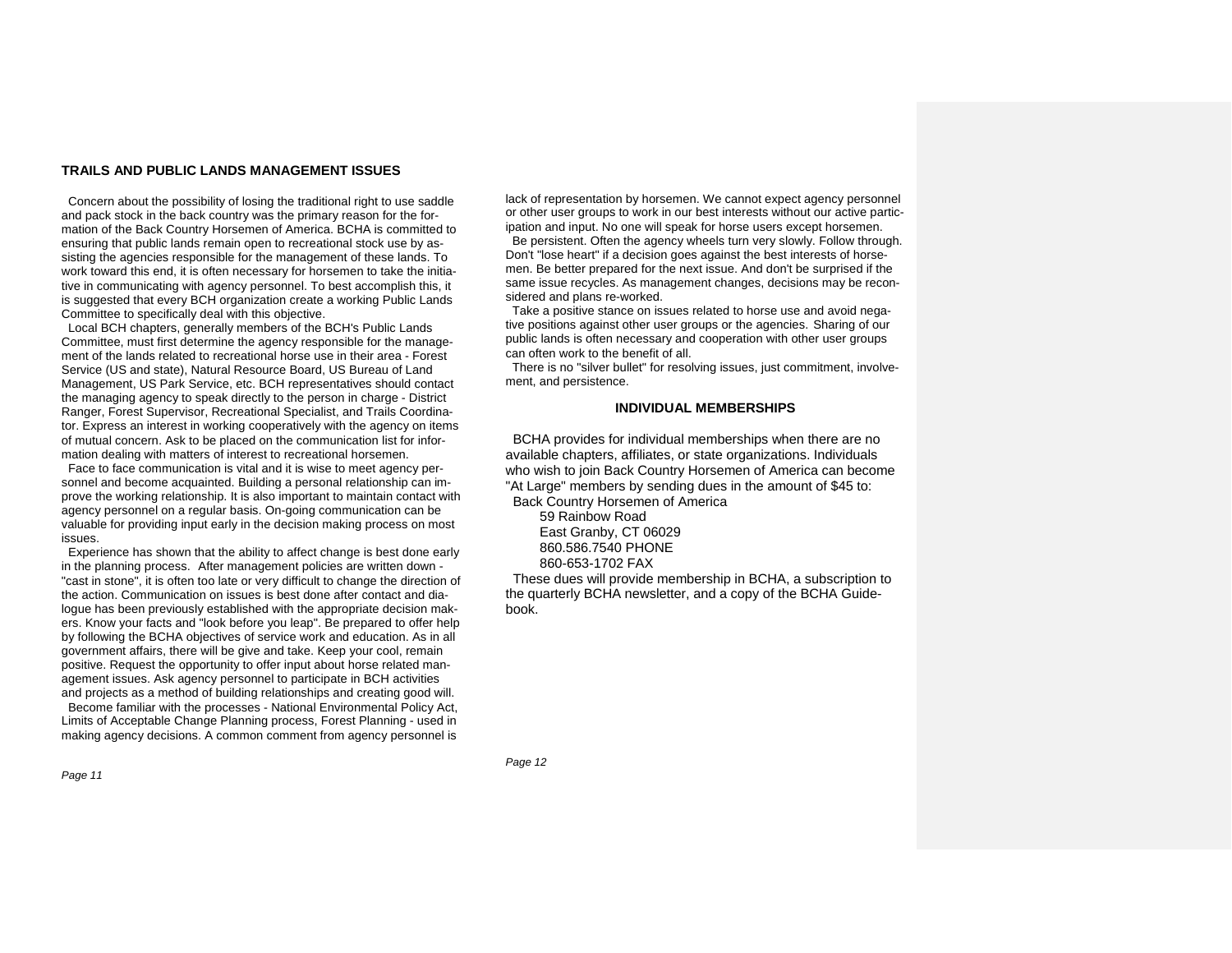# **AVAILABLE ASSISTANCE**

We urge you to consider organizing a BCHA member organization in your area. Your efforts may be needed to preserve recreational equine use on public lands. Perhaps you are interested in volunteer work projects that will enhance riding opportunities in your area, or maybe you would just like to band together with other folks of similar interests. Whatever the reason and if you plan to form a new BCHA member organization, there is assistance available from Back Country Horsemen of America.

1. we will provide newsletters, brochures, and other information which can be distributed to prospective members. New members are immediately placed on the mailing list of the National Newsletter.

2. we will attempt to provide a qualified speaker or program for groups that are considering the formation of a new BCHA member organization. If we cannot send a personal representative, this information can be supplied via video. Our national office is always available to answer phone calls or email concerning organizational matters. We can "walk" you through the organizational process to be sure there are few "hitches".

3. after a BCH member organization has organized, the first few months are critical to the success of the organization. You can draw on the knowledge and experience of our vast BCHA membership to provide help and suggestions for your success. The "wheel" has already been invented in almost every facet of BCHA operation. Take advantage of this knowledge.

4. if you need assistance, we will do our best to provide help. Remember your responsibility is to ask. We want you to succeed.

# **TIPS FOR ORGANIZING**

You will never have a meeting as important as your first one. Its success or failure will hinge primarily on the amount and type of preparation that is done prior to the meeting. Here are some suggestions for planning a meeting to organize.

1. timing is important. Summer, fall, and holiday seasons are not good times to organize because people are overly involved in other activities. January through May is the most opportune time. Select your meeting times carefully to avoid date conflicts which might affect attendance.

2. prior to a general meeting, round up a core group of five to ten people who can hold a preliminary planning session. One or two people can do this, but it will be much easier if there were a larger group involvement at this stage of the planning. Invite a member from National BCHA, your state BCHA organization, or from a neighboring BCH chapter or unit to meet with this core group and have them thoroughly explain the objectives and purposes of BCHA. Members of the core group must believe in the mission of BCHA and agree on its Mission, Objectives and Purposes.

 Members of the core group can then go out and "sell" BCHA and the need for a BCH organization in your area.

3. be sure your core group is diversified and represents your community. A diversified group makes for the strongest organization. 4. Include both men and women in the group. Experience has shown that women are some of the strongest supporters, best leaders, and most dependable workers.

5. Plan for a general organization meeting with your core group. 6. Get out publicity for this organizational meeting. Utilize all members of your core group. It is not difficult if the load is shared.

- Place BCHA posters in tack shops, feed stores, riding stables, horse barns, vet clinics, where ever they will be noticed by horsemen.
- Use radio talk shows or community announcements to promote the general meeting and explain what BCHA is all about.
- Use the "Community Event" listing in your local newspaper to advertise the general meeting.

*Page 14*

#### **Commented [MH1]:**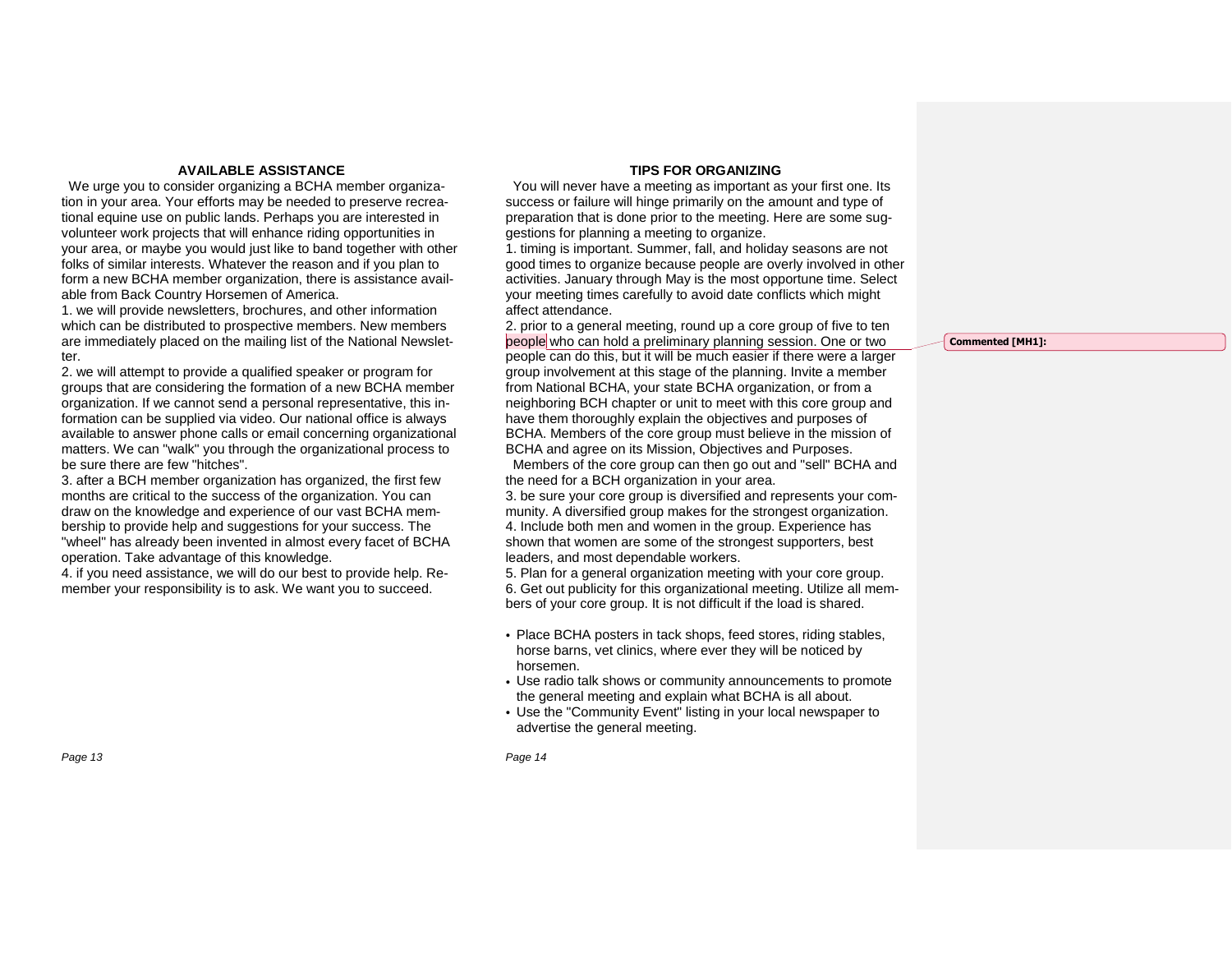- MOST IMPORTANT WORD OF MOUTH Have each member of the core group contact three or four people with mutual interests and ask them to attend the general organizational meeting.
- Get word about the meeting to adjoining towns and rural areas. Smaller communities may have difficulty in supporting a group of their own but can be a strong contributor to a centralized group.

7. Set a date at the core meeting for the general organizational meeting including time and location.

- Arrange for a meeting room large enough to accommodate the expected crowd - 30 to 90 people.
- Schedule the organizational meeting within a week or 10 days after advertising the event.
- Strike while everyone is enthusiastic!
- Emphasize that BCHA is a family organization and invite spouses and children.
- Make arrangements to have local media coverage of the meeting.

8. At the core group meeting discuss potential nominees for officers. Get a commitment from people who will serve and arrange for members in the audience at the general meeting to nominate them. It is hard to get people to serve as officers under short notice. Select a temporary chairman to conduct the organizational meeting and a temporary secretary to take minutes. Develop an agenda for the meeting.

9. For the organizational meeting have a representative from the state organization or a neighboring chapter, who is well versed on BCHA, give a "sales talk" explaining the history, mission, and value of becoming a BCHA organization. Follow with a question and answer session.

10. As soon as the informational program is concluded, the temporary chair should do the following:

- Ask the audience if it wants to organize a BCH organization at this time.
- *Page 15*
- Assuming the answer is yes:
- Elect an interim slate of officers by calling for nominations from the floor.
- After a slate of officers is elected turn the meeting over to them. Discuss and decide on a name for the organization. Remember the words "Back Country Horsemen" must be a part of the new name. Receive motions and then vote on the name.
- Discuss and set membership dues. Set a reasonable amount keeping in mind that the dues set will ultimately be split among local, state and national. Begin collecting dues immediately and appoint a committee to set a working budget.
- Select a committee or individual to review the included set of bylaws and make the changes necessary to reflect the new organization. These by-laws can then be presented and formally adopted at a future meeting.
- Offer a list of permanent committees. Ask for volunteers to head these committees or appoint. A Public Lands committee should definitely be one of these working groups.
- Discuss and decide on ways of communication with the membership - a newsletter, telephone calling or email tree, local news media, etc. Select someone (s) to handle this responsibility. Remember "communication, communication, communication" is essential to the success of the organization.
- Decide on a regular meeting date, time, and place (we suggest monthly general membership meetings).

11. And finally, discuss ideas for making your new BCHA organization interesting and fun. Plan activities which will help you grow both in membership and enthusiasm by spreading the word to friends, neighbors and relatives. It will take time to evolve, but you now have a running start.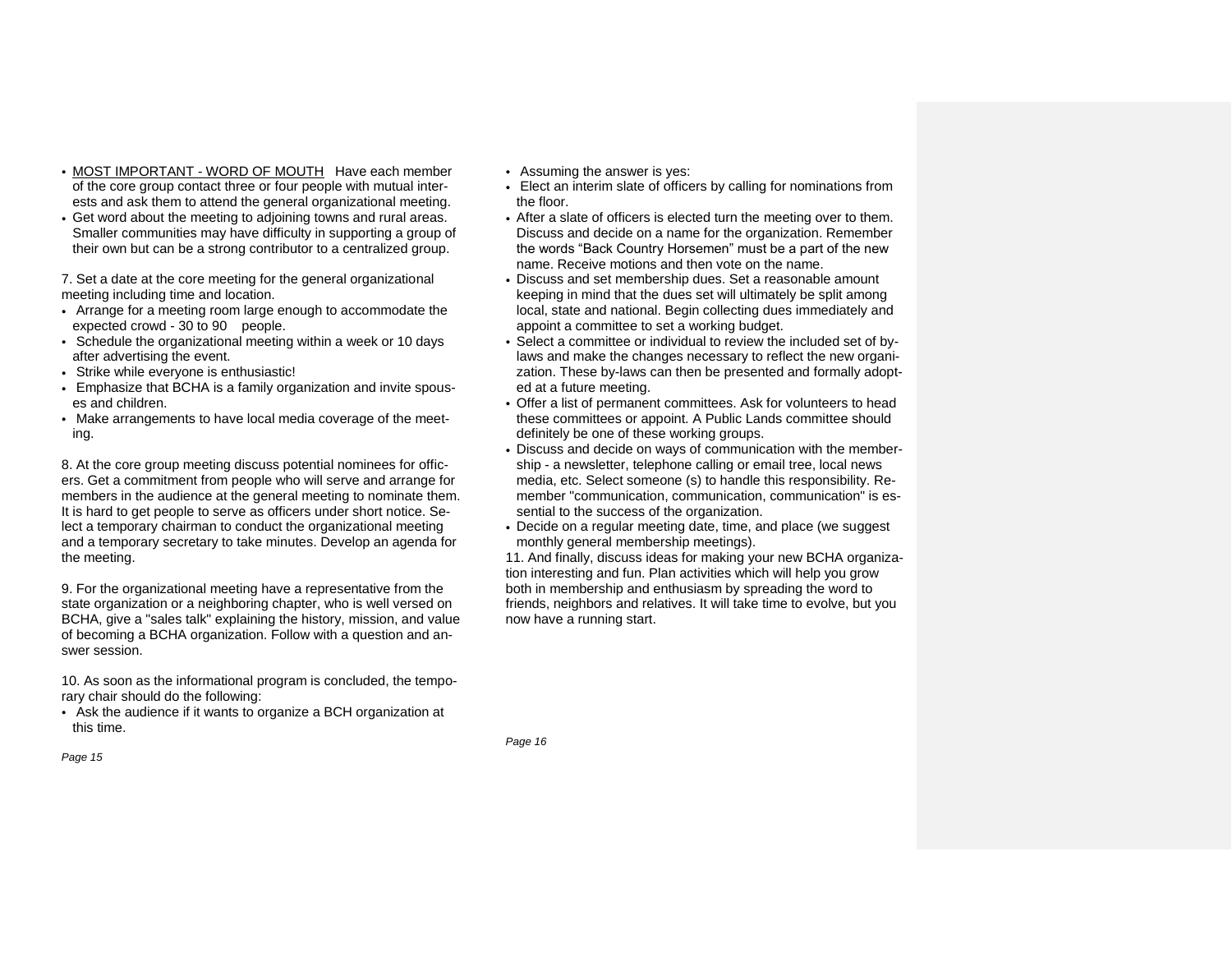# **REQUIREMENTS TO FORM A BCH ORGANIZATION**

Forming a BCH organization is not difficult; however, there are a number of requirements. First, those interested in creating an organization must subscribe to the objectives and the purposes of the Back Country Horsemen of America as outlined on page 7. Those purposes do not preclude other interests, but a saddle club that may take an occasional trail ride is not a BCHA organization.

# **Classifications:**

There are three organizational classifications under the BCH mantle.

- 1. A state organization is one or more membership chapters within a state, with a minimum of 40 members and no less than 15 members in any one membership unit. To become an official BCHA state organization, the members must band together, approve by-laws, make application and receive formal acceptance from the National Board of Directors of BCHA. State organizations have voting rights on the National Board of Directors of BCHA.
- **2** An affiliate organization is a single membership organization within a state which does not have an official BCH state organization. An affiliate must have a minimum of 15 members. To become an official BCH affiliate, a membership organization must make application and receive formal acceptance from the National Board of Directors of BCHA. Affiliates have a voice but no voting rights on the National Board of Directors.

A single membership organization cannot become a standalone affiliate if its state already has a state organization. It can only join BCH as a chapter of that state. Within two years after becoming an affiliate, that group must meet the requirements and make application to become a state organization as listed in #1. They then become "chapters" of their state organization.

#### **Steps to follow in the application process:**

There are several common steps that need to be followed in the application process regardless of the type of classification. Step 1. Develop a governing set of by-laws (By-Laws included in this handbook).

Step 2. Create a membership - see qualifications above.

Step 3. Elect officers.

- Step 4. Set and collect dues and/or application fees.
- Step 5. Develop an application package.
- application (sample on page 16).
- copy of the organization's by-laws.
- a list of officers and directors with mailing and email addresses, and phone numbers, (directors are your representatives to the state or national board of directors.).
- a list of members with mailing and email (when applicable) addresses and appropriate application fee.

Step 6. Submit the application

- chapter applications go to your state organization
- affiliate or state applications go to the National Executive Secretary at:

 Back Country Horsemen of America 59 Rainbow Road East Granby, CT 06029 860.586.7540 PHONE 860-653-1702 FAX

*Page 17*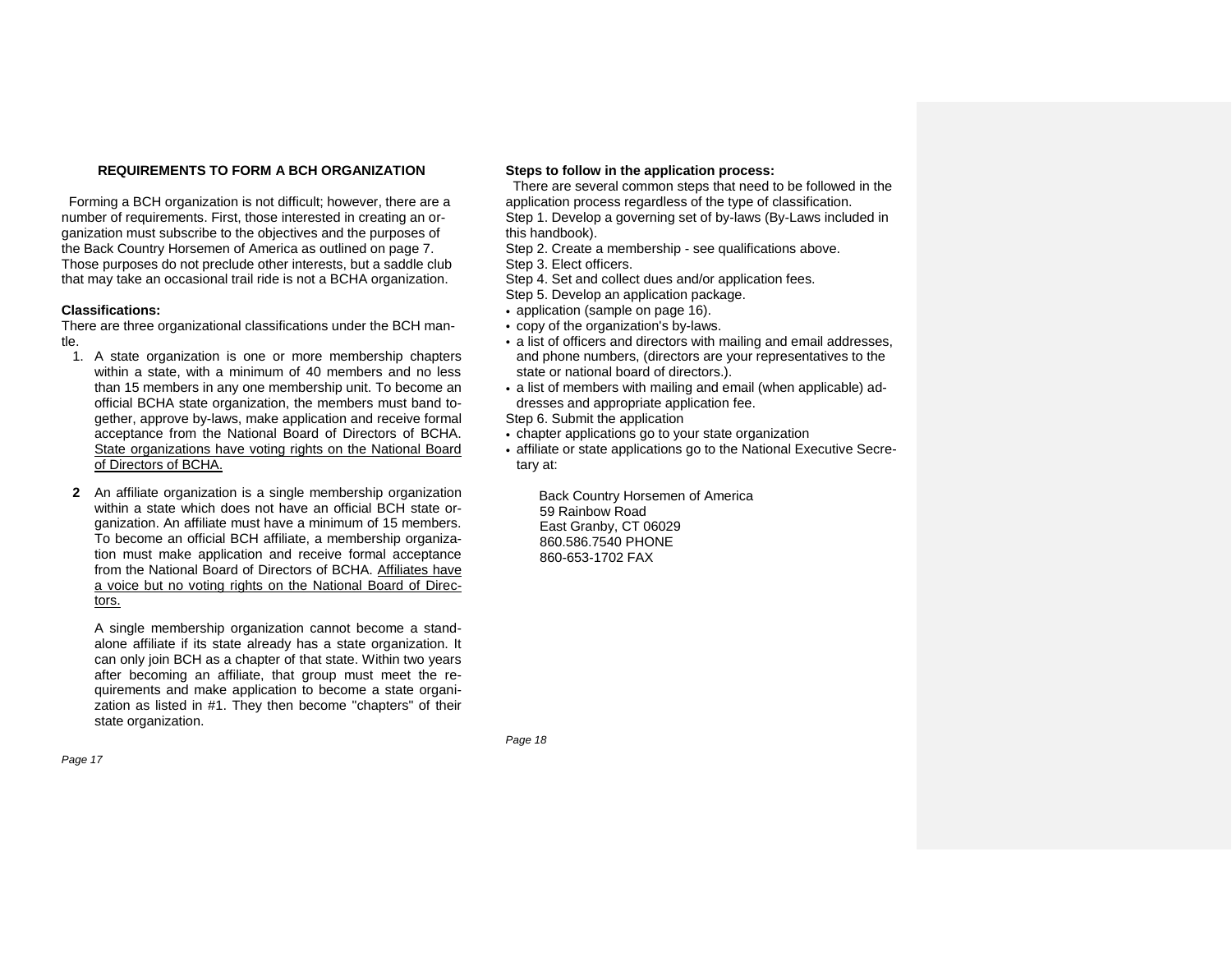#### **APPLICATION FOR MEMBERSHIP to the Back Country Horsemen of America**

# **BE IT THEREFORE RESOLVED,**

#### That the\_\_\_\_\_\_\_\_\_\_\_\_\_\_\_\_\_\_\_\_\_\_\_\_\_\_\_\_\_\_\_\_\_\_\_\_\_\_\_\_\_\_\_\_\_,

a group desiring membership as an affiliate or state organization in the Back Country Horsemen of America, hereby agrees to adhere to the objectives and purposes as established in the Constitution of the Back Country Horsemen of America. It is agreed that we will be privileged to use the name "Back Country Horsemen". At such time as our group is an organized affiliate or state organization and is accepted for membership by Back Country Horsemen of America, we will be presented a membership charter.

 We understand that Back Country Horsemen of America reserves the right to revoke our charter by vote of the National Board if our organization does not continue to abide by the Constitution of the Back Country Horsemen of America. At such time we would no longer be privileged to use the name "Back Country Horsemen" and enjoy the privileges of membership.

 We understand that there is a fee for application of \$150 which includes the first year's dues.

\_\_\_\_\_\_\_\_\_\_\_\_\_\_\_\_\_\_\_\_\_\_\_\_\_\_\_\_\_\_\_\_\_\_\_\_\_\_\_\_\_\_\_\_\_\_\_\_\_\_

Affiliate/State Organization

Signature\_\_\_\_\_\_\_\_\_\_\_\_\_\_\_\_\_\_\_\_\_\_\_\_\_\_\_\_\_\_\_\_\_\_\_\_\_\_\_\_

Office

Date

# **GOVERNING DOCUMENTS**

Every BCHA organization - affiliate, chapter or state - must develop a governing document (by-laws). These will be the management rules under which your organization operates. This document is also necessary for application to the National Board of Directors of BCHA to become a BCH state organization or a BCH affiliate organization. It is necessary for application to your state organization to become a chapter, providing your state has formed and has been accepted as an official BCH state by the National Board of Directors.

 BCHA has specific requirements that must be included in the writing of your by-laws.

 First, Article I needs to be a sentence naming your organization. The words "Back Country Horsemen" must be included in this name. Example - The name of this organization shall be the Whispering Pines Back Country Horsemen of (your state).

Second, you must include as Article II - Purpose, the five quiding purposes of BCHA as written in the BCHA Constitution. These are the same five principles stated in the Constitution of the national organization - the purposes that were drafted by the founders of BCHA and have stood the test of time. The objectives and purposes of BCHA were presented at the beginning of this Handbook and again here:

# **Objectives and Purposes**

- 1. To perpetuate the common sense use and enjoyment of horses in America's back country and Wilderness areas.
- 2. To work to insure that public lands remain open to recreational stock use.
- 3. To assist the various government, state and private agencies in their maintenance and management of said resource.

*Page 19*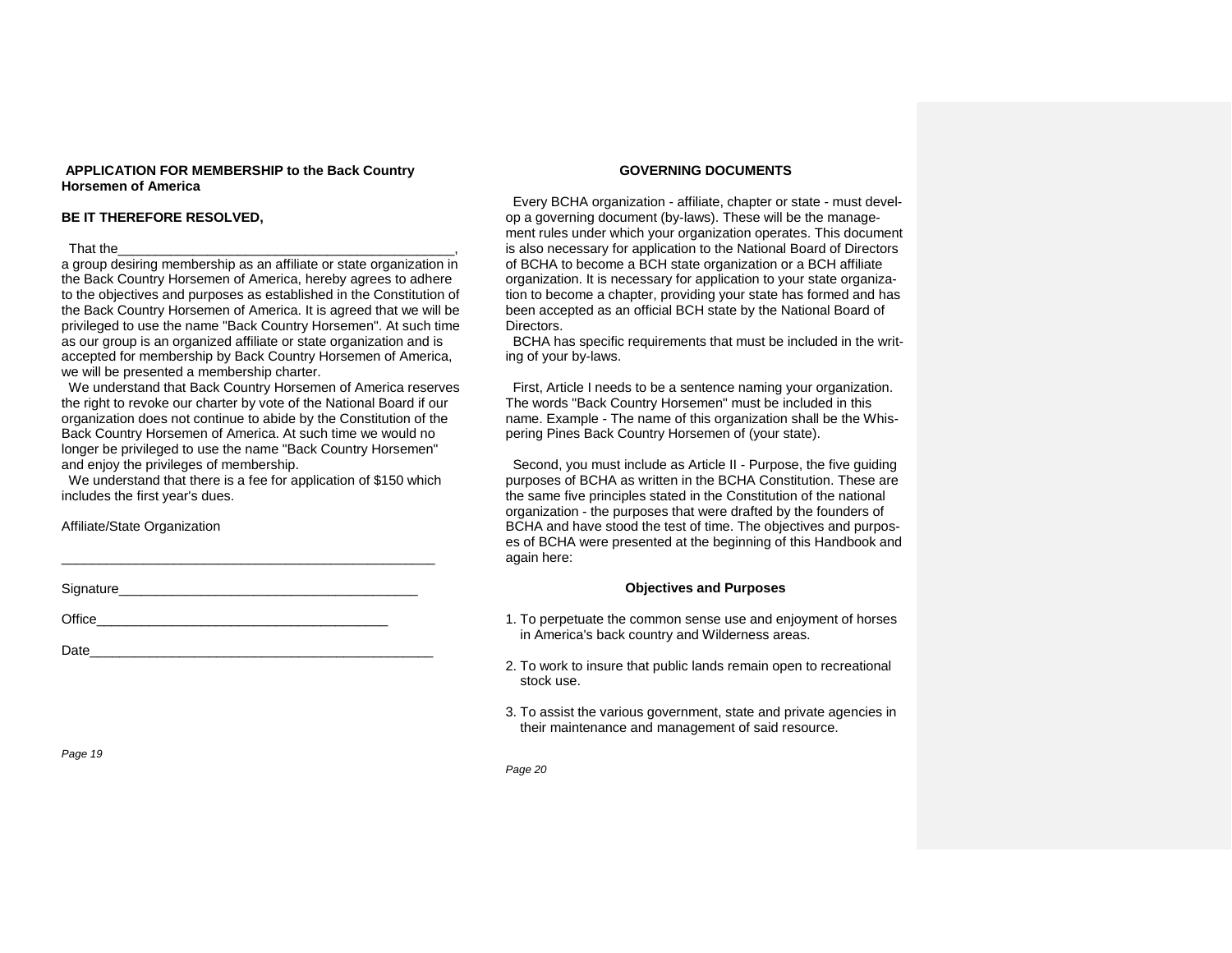- 4. To educate, encourage and solicit active participation in the wise and sustaining use of the back country resource by horsemen and the general public commensurate with our heritage.
- 5. To foster and encourage the formation of new state back country horsemen's organizations.

 Some states require that nonprofit organizations such as BCHA file articles of incorporation with their Secretary of State. This is not a requirement for becoming a member of BCHA and need not be submitted as part of the application package.

# **BY-LAWS**

The following are copies of by-laws that have proven to work well for our organization at both the state and local levels. No need to "reinvent the wheel". **Remember, this is a volunteer organization and the decision making should rest in the hands of the membership. These by-laws reflect as much.**

**Other words of advice:** Do not list a dues amount in your by-laws. Your financial needs will change as well as your dues. Such things as setting the amount of your dues can best be achieved via a vote of the membership at a regular meeting rather than by a revision of the by-laws.

 Conduct your meetings in accordance to the general practices such as those outlined in *Robert's Rules of Order.* Well run meetings will make you more productive and keep you out of trouble.

\_\_\_\_\_\_\_\_\_\_\_\_\_\_\_\_\_\_\_\_\_\_\_\_\_\_\_\_\_\_\_\_\_\_\_\_\_\_\_\_\_\_\_\_\_\_\_\_\_\_\_\_\_

#### **BY-LAWS FOR A BCH AFFILIATE ORGANIZATION OR A LOCAL CHAPTER ORGANIZATION**

 **(Your name)BACK COUNTRY HORSEMEN OF (your state)** Adopted, April 20\_\_

#### **ARTICLE I-NAME**

 The name of this affiliate/Chapter, which is a non-profit organization, shall be the (Your name) Back Country Horsemen of (your state)

#### **ARTICLE II-PURPOSE**

The purpose of this organization shall be:

- 1. To perpetuate the common sense use and enjoyment of horses in America's back country and Wilderness areas.
- 2. To work to insure that public lands remain open to recreational stock use.
- 3. To assist the various government, state and private agencies in their maintenance and management of said resource.
- 4. To educate, encourage and solicit active participation in the wise and sustaining use of the back country resource by horsemen and the general public commensurate with our heritage.

5. To foster and encourage the formation of new back country horsemen's organizations.

# **ARTICLE III-MEMBERSHIP**

Section 1. Membership shall be open to anyone who is committed to the purposes of \_\_BCH as stated in ARTICLE II.

Section 2. The membership classifications shall be "Single", "Family", and "Associate". (It is not necessary to have the "associate" category.) Section 3. Membership shall correspond to the calendar year - January 1 through December 31.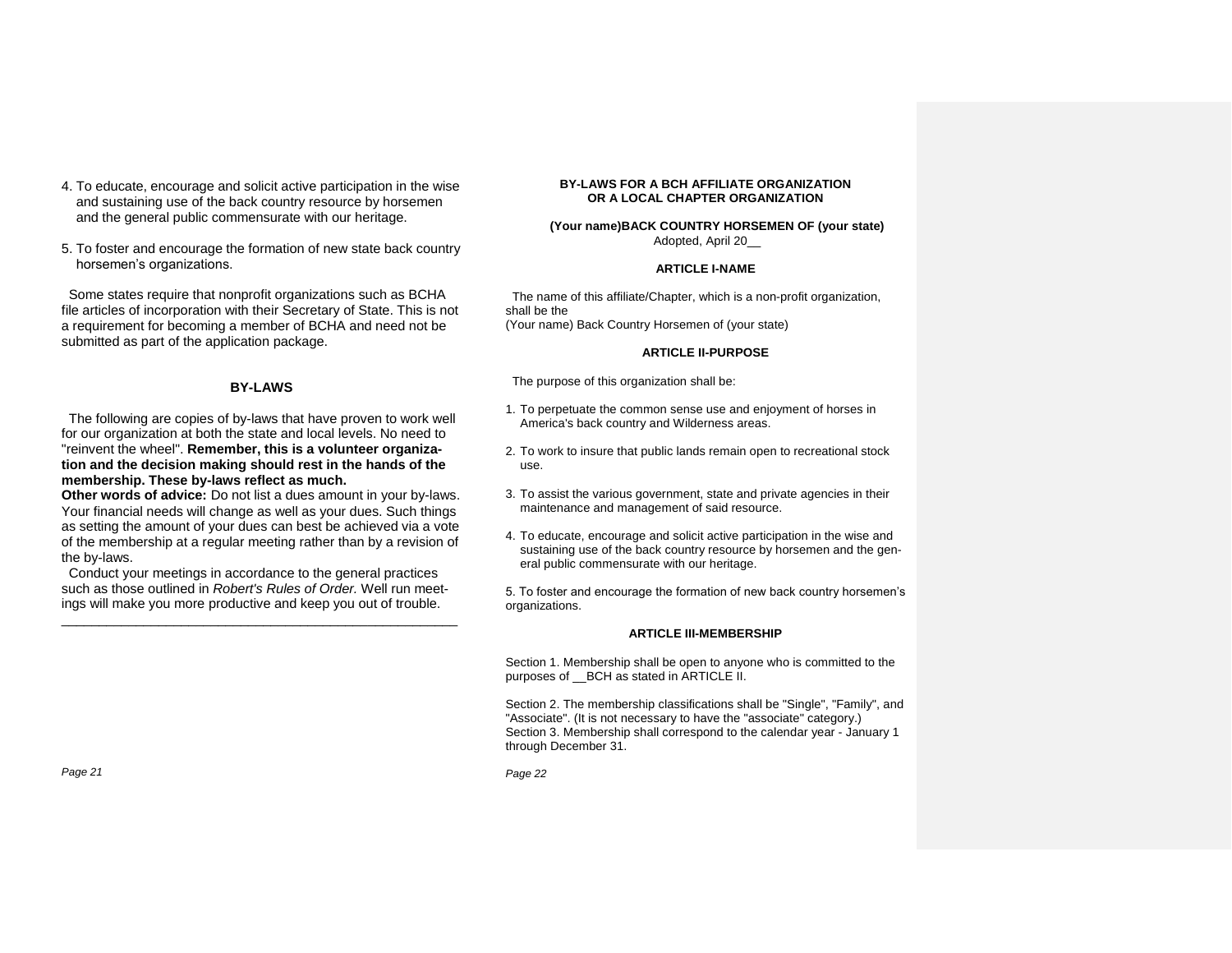# **ARTICLE IV-DUES**

Section 1. Dues shall be determined by majority vote of the membership. Dues shall be payable on the first day of January of each year. Dues shall be considered delinquent when not paid within three months of the January date. Delinquency in payment of the annual dues shall remove a member from "good standing" and said member shall relinquish all voting rights and privileges.

Section 2. The holding of any office or membership on any committee shall be contingent upon the member being in "good standing".

#### **ARTICLE V-VOTING**

Section 1. Single and associate members shall be entitled to one voting right. Family members shall carry two voting rights. Only members in good standing [dues paid] may exercise the right to vote on matters of chapter business.

*Page 23*

Section 2. Associate members may, at the time of membership application or renewal, designate one person who will be considered their voting member.

Section 3. A simple majority of members in good standing, voting when the organization is in session, shall be required to conduct that business requiring group action, providing a quorum is present. Section 4. Twelve (12) members shall constitute a quorum for transaction

of legal business. (This depends on the size of your organization.)

#### **ARTICLE VI-MEETINGS**

Section 1. Regular meetings shall be established and held at a time and place decided by a majority vote of the membership. Section 2. Special meetings may be called by the President or upon written request signed by any three (3) voting members. Section 3. Notice shall be given to voting members of all meetings.

#### **ARTICLE VII-OFFICERS**

Section 1. The officers of the affiliate/Chapter shall consist of a president, a vice president, a secretary, a treasurer, and such other officers as the voting membership may create.

Section 2. The election of officers shall be conducted at the January meeting in accordance with ARTICLE IX of these by-laws.

Section 3. Any vacancy in an office shall be filled by special election except for that of President which shall automatically be filled by the Vice President.

(For Chapters) Section 4. (Select an appropriate number) directors and an alternate shall be elected by the membership at the annual meeting to serve as a chapter representative to the state Board of Directors. These directors shall serve staggered two year terms.

NOTE-Section 4 above pertains to the selection of chapter directors for the State Board of Directors in those states that have a state organization. However, if your state does not have a state organization and you are forming an affiliate of BCHA, you still need to select one director and an alternate whose duty will be to attend the National Board meeting and serve as the liaison between the affiliate and the National Board of Directors. The reason for an alternate is in the event the regular director cannot serve, the alternate can automatically fill the vacancy.

### **ARTICLE VIII - DUTIES OF OFFICERS**

Section 1. The power and authority of this organization shall be vested in the membership. The officers shall conform to the wishes and instructions of the membership; and subject to the rules of this document, manage and execute the affairs of the organization. When the organization is not in session, the officers shall have all needful authority to manage the activities of the organization.

Section 2. The President, or his representative, shall preside at all meetings. The President shall appoint committee chairmen and shall be an exofficio member of all committees. The President may co-sign checks for the disbursement of funds. The President shall be responsible for all communication between the state and/or the national organization. Section 3. The Vice President shall perform the duties of the President when absent, or by request. The Vice President may also co-sign checks for the disbursement of funds. The Vice President shall serve as the coordinator with the state and/or national organization.

Section 4. The Secretary shall record and keep the minutes of all regular and special meetings, shall register and keep current membership lists, be responsible for the recording of all volunteer hours, and perform such other duties as pertains to this office.

Section 5. The Treasurer shall be responsible for the financial control of all affiliate/Chapter funds. The Treasurer shall give financial reports to the membership on a regular basis, shall keep financial records of income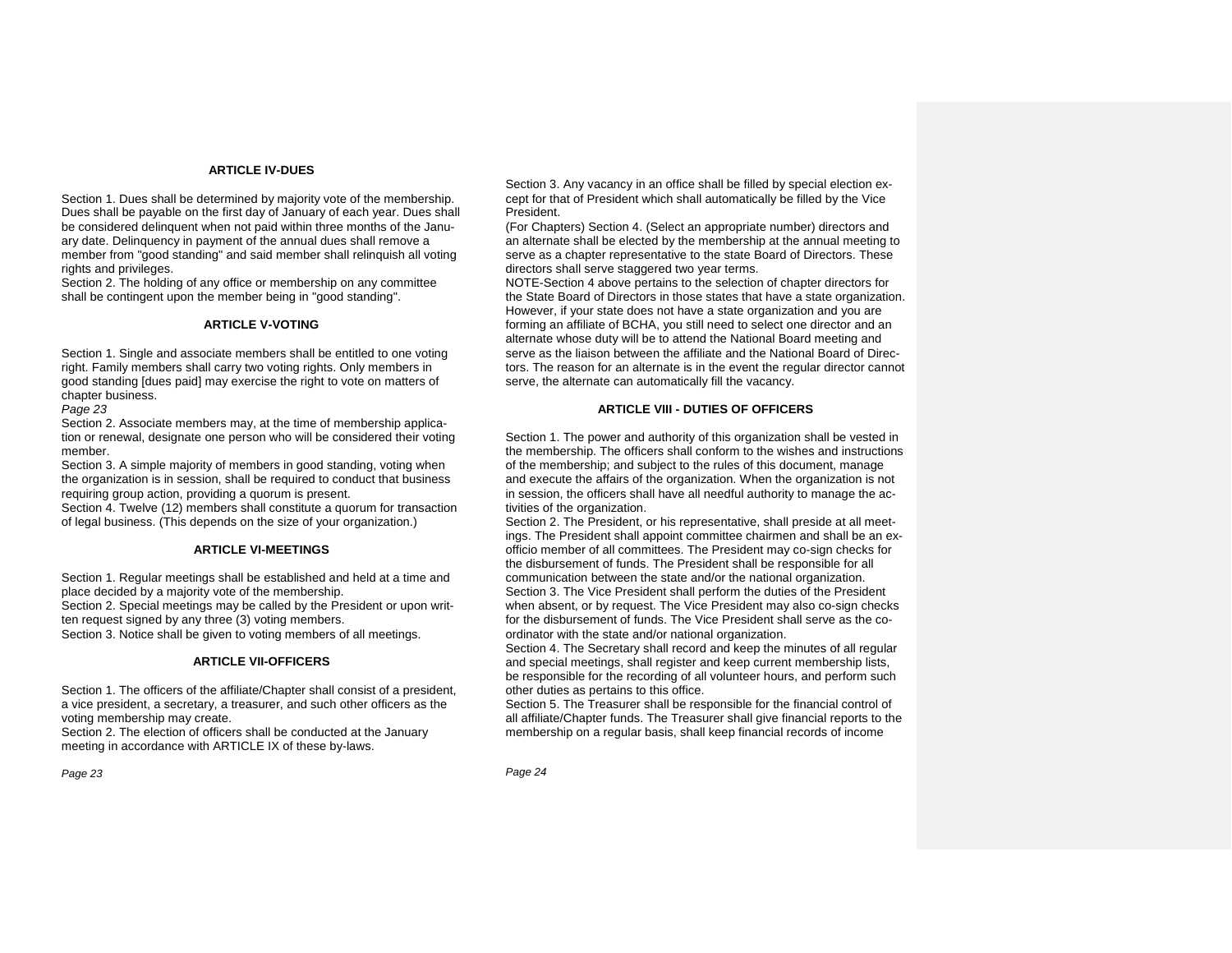and expenditures suitable for audit, shall assist in the formation of an annual budget, shall collect dues, and maintain a "good standing" membership list. The Treasurer shall be one of the co-signers of the checks for the disbursement of funds.

Section 6. The affiliate /Chapter directors shall represent the affiliate/Chapter at (state and/or) national board meeting. The chapter directors represent the chapter on the state board of directors. The director shall be responsible for the flow of information to and from the (state and/or) national organization.

#### **ARTICLE IX-ELECTIONS**

Section 1. Officers and directors shall be elected at the January meeting and will assume office at the next regular meeting. Officers shall serve through the January meeting of the following year. Officers shall serve no more than two consecutive terms. Directors may serve multiple terms. Section 2. A nominating committee of at least three members shall be appointed by the President at least two months prior to the general election. (Some organizations elect the members of the nominating committee rather than have them appointed by the President. This is done to avoid favoritism.)

Section 3. The nominating committee shall select a slate of candidates for the officers and director positions to be voted on at the general election. The slate shall be presented at the regular December meeting. Nominations may also be made from the floor during the election.

#### **ARTICLE X-COMMITTEES**

Section 1. Committees, necessary for the functioning of the affiliate/Chapter, shall be created by the President with the approval of the membership.

NOTE- Committees can be both standing (permanent) or temporary and should be created to meet the individual needs of the affiliate/Chapter. The following list of standing committees is a suggestion - Public Lands, Activities, Service, Education, Public Relations, Membership, Health and Safety. The national organization recommends that every affiliate/Chapter have a standing public lands committee listed as part of their by-laws. This committee is key for working with the land management agencies on issues of both local and national importance. It is advisable to list your committees in the by-laws so be sure to include a brief job description of each under

#### **ARTICLE X.**

Section 2. Committee chairmen shall be appointed by the President with the approval of the membership. Vacancies of a committee chairman shall be filled by appointment by the affiliate/chapter President. (Some affiliates/Chapter elect their committee chairman) Section 3. Committee chairmen shall select members as necessary to accomplish the functions of the committee. (Avoid committees of one!)

#### **ARTICLE XI - REMOVAL**

Section 1. Any officer or member whose conduct has not been in the best interests of the affiliate may be removed from participation in affiliate activities by a two-thirds vote of the membership at a regular meeting. Section 2. Notification of intent to remove an officer or member must be made known at the regular meeting preceding the meeting that the action is to take place.

Section 3. An officer or member who is removed must be informed in writing of the action taken by the membership.

#### **ARTICLE XII-AMENDMENTS**

Section 1. These by-laws may be amended at any regular or special meeting by a majority vote, provided notice of such proposed amendment and a "first reading" be given to the membership at a regular meeting preceding the vote on the amendment.

By-laws adopted this day of \_\_\_\_\_\_\_, 20\_\_ Chairman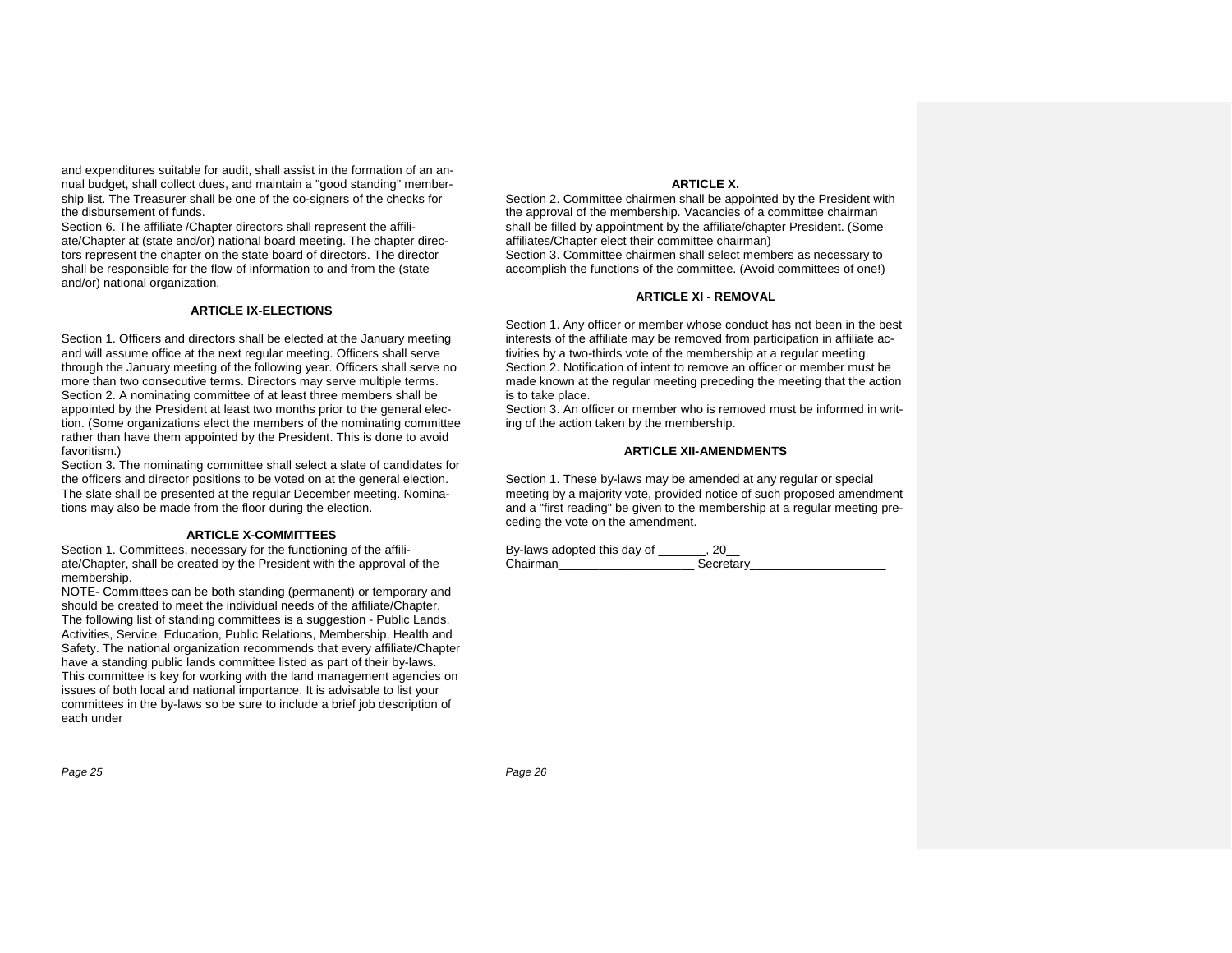#### **BY-LAWS FOR A BCH STATE ORGANIZATION**

When there are two or more BCHA affiliates in a state, they must organize to become a BCHA state organization. A governing document in the form of by-laws must be developed and submitted to the Back Country Horsemen of America as part of the application process. BCHA has specific requirements which must be included in the writing of state by-laws. First, Article I must have a sentence naming the organization which includes the words "Back Country Horsemen of (your state)". Second, you must include as Article II - Purpose, the five guiding purposes of BCHA as they appear in the sample below. These are the same five purposes stated in the Constitution of the National Organization - the purposes that were drafted by the founders and have stood the test of time. Some states require that non-profit organizations such a Back Country Horsemen file articles of incorporation with their state government. This is not a requirement for becoming a state organization and need not be submitted as part of the application package. A 501 c-3 or c-4 IRS classification is also not a requirement.

 The following is a set of by-laws which must be used by affiliates in the writing of the governing document required to become an official organization.

# **BY LAWS OF THE BACK COUNTRY HORSEMEN OF (YOUR STATE)**

#### **ARTICLE I**-**NAME**

 The name of this organization shall be the Back Country Horsemen of (your state) hereinafter referred to as the BCH of (your state), and shall be incorporated under the laws of the State of  $($  ) as a non-profit, educational organization. The administrative body of the BCH of (your state) shall be hereinafter referred to as the Board of Directors. The Board of Directors shall be composed of Directors from each member chapter/unit.

#### **ARTICLE II Purpose**

1. To perpetuate the common sense use and enjoyment of horses in America's back country and Wilderness areas.

2. To work to insure that public lands remain open to recreational stock use.

*Page 27*

3. To assist the various government, state and private agencies in their maintenance and management of said resource.

4. To educate, encourage and solicit active participation in the wise and sustaining use of the back country resource by horsemen and the general public commensurate with our heritage.

5. To foster and encourage the formation of new state back country horsemen's organizations.

#### **ARTICLE III-Membership**

Section 1. Chapters are formed within the state by making application to the Board of Directors of the state organization. Any chapter seeking membership must adopt the purposes of the BCH of (your state) as stated in Article II.

Section 2. The chapter application for membership must include:<br>a. The name which must include the wording Chapter of the

- a. The name which must include the wording Back Country Horsemen of (your state)".
- b. A copy of the chapter's working by-laws.
- c. A list of officers.
- d. A membership of at least 15 individuals.
- e. Applicable dues.

Section 3. Membership as a chapter in the BCH of (your state) must be approved by a majority vote of the Board of Directors of (your state) at an assembled meeting.

Section 4. Chapter membership may be revoked by the Board of Directors for conduct by the chapter or its members on behalf of the chapter, which is contrary to the mission of the Back Country Horsemen of (your state) or adversely reflects on the integrity of the organization. Revocation shall be by a three-fourths vote of the Board of Directors in attendance at an assembled meeting. Notice of the proposed revocation vote shall be made to all member chapters 30 days prior to the vote. A revoked chapter's right to use the name "Back Country Horsemen" or similar name in any way, will terminate.

Section 5. Individuals, families, or other groups who subscribe to the purposes of the organization and who wish to affiliate with the BCH of (your state) but who do not belong to a local chapter may become a "member *Page 28*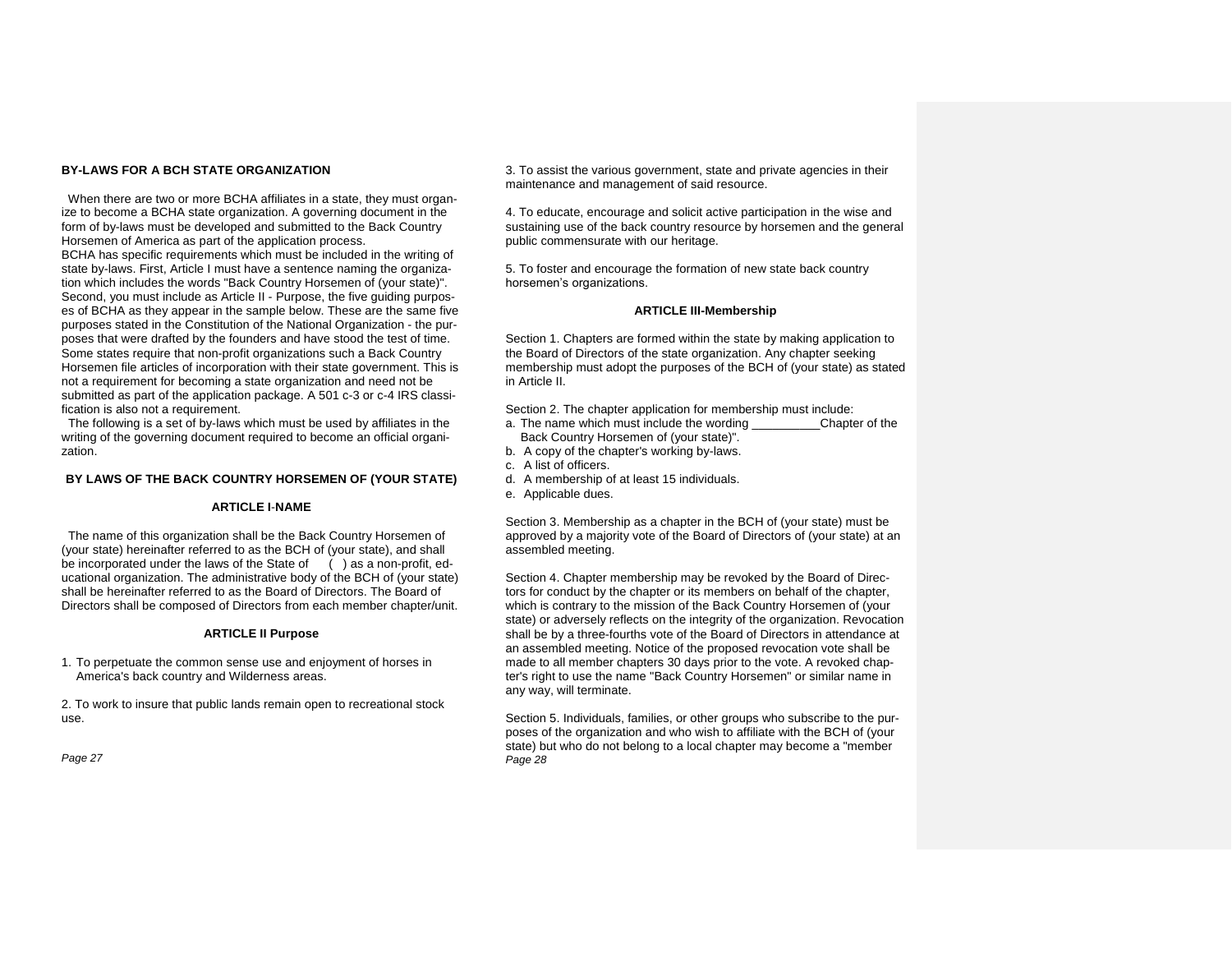at large" of the state organization. These members shall be excluded from any voting rights or leadership positions in the BCHA of (your state), but shall be provided with all other benefits of membership.

Section 6. The membership and fiscal year of this organization and all chapters shall be the calendar year.

#### **ARTICLE IV-Dues**

Section 1. The Board of Directors of the BCH of (your state) shall set dues applicable to the state and national requirements. Section 2. Each member chapter shall submit no later than January 31, a report of chapter membership as of December 31 of the preceding calendar year, along with the payment of appropriate state and national dues.

#### **ARTICLE V-Powers and Duties**

Section 1. The supreme authority of  $\qquad \qquad$  shall be in its assembled voting delegates.

The State Board of Directors shall execute this authority when the voting delegates are not assembled, but shall follow the direction given them by the delegates and shall be responsible to them.

Section 2. The voting delegates shall have equal representation from each chapter and shall decide State BOD policy and give direction to the State Board of Directors at the annual convention/meeting. They shall also have the powers and duties contained elsewhere in this constitution.

Section 3. Powers of the annual convention/meeting – The annual convention/meeting provided for in Article V hereof, shall have inclusive power to enact, repeal or amend the constitution or by-laws of \_\_\_\_\_. The annual convention/meeting may, by resolution, take any action not inconsistent with law or \_\_\_\_\_ constitution and by-laws.

Section 4. Powers of the State Board of Directors – The State Board of Directors shall have power to take any action not inconsistent with law or constitution and by-laws, or any duly enacted resolution of the annual convention/meeting.

Section 5.The Board of Directors shall be charged with the duties of distributing pertinent information, providing a clearing house for actions and ideas, and representing the state organization on a national scale. It shall assist and coordinate with local chapters in their efforts and provide help and direction.

Section 6. The SBD shall elect two (2) members to the National Board of Directors of the

Back Country Horsemen of America. National Board members shall be elected for a two (2) year term with each board position elected in alternate years. The SBD shall elect one (1) Alternate National Director annually.

Section 7. It shall be agreed that policies and issues may have different effects in different communities. Therefore, member organizations may publicly oppose the position taken by the state organization regarding controversial issues.

#### **ARTICLE VI-Board of Directors**

Section 1. The Board of Directors shall consist of (number) directors from each member chapter, the immediate past Board Chairman, and the state representatives to the National Board of Directors. Each member chapter shall also select one alternate director to serve in the absence of their regular director. Each regular chapter or alternate directors shall represent the membership of the local chapter from which elected.

Section 2. In the event that a regular director's absence becomes permanent, the alternate director shall advance to the permanent position to serve the balance of the replaced director's term.

Section 3. Member chapters shall elect their directors to the state Board of Directors for staggered terms except for their alternate who shall be elected on an annual basis.

Section 4. Each chapter elected director shall have one vote on the Board of Directors. When a chapter elected director to the state Board of Directors is selected as State Chairman, that chapter shall be entitled to a voting replacement on the state Board of Directors for the person moving into the chairmanship position.

*Page 29*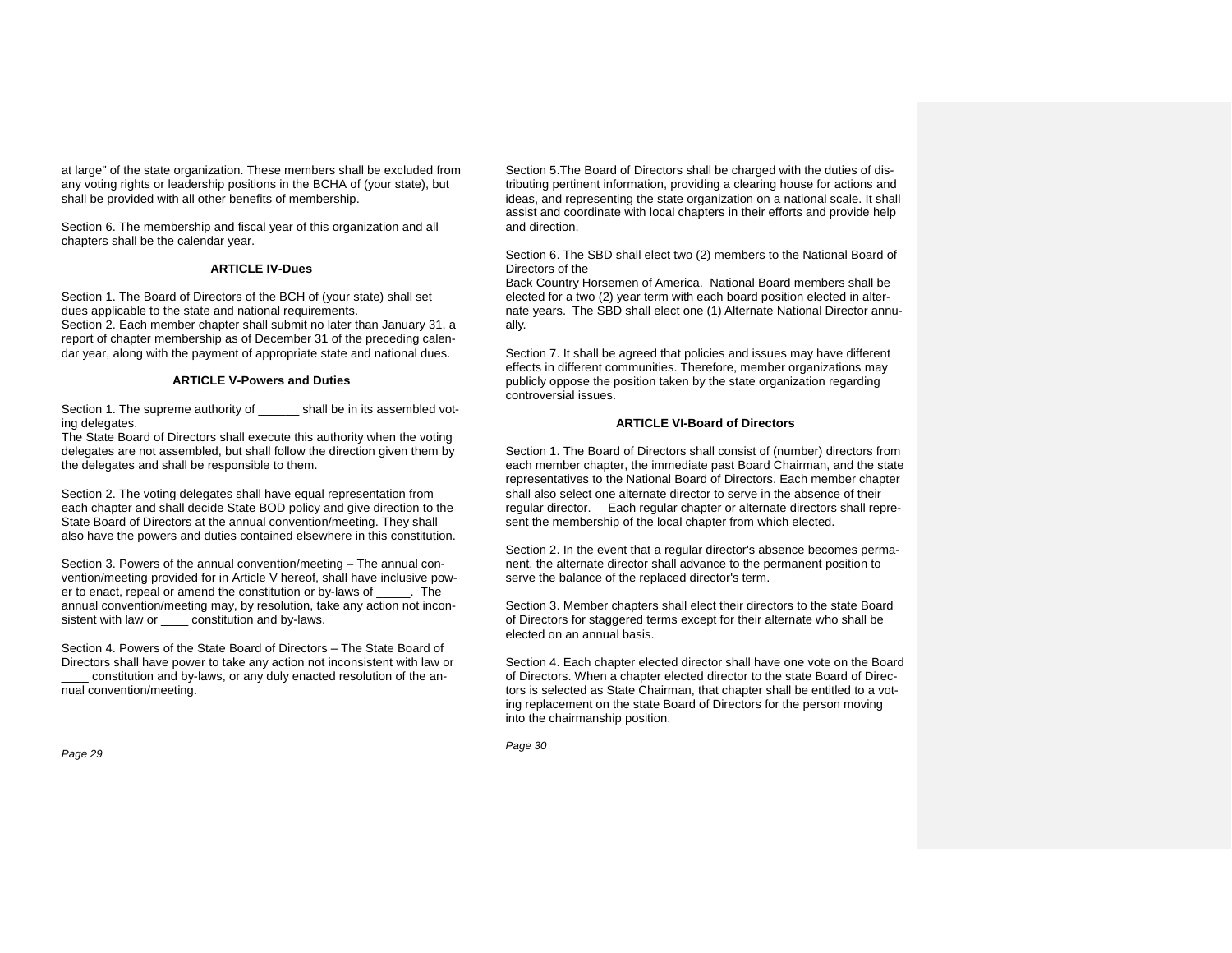Section 5. The Board of Directors shall meet quarterly, but may meet as often as necessary to conduct the business of the organization. Written notice of meeting shall be sent to the chapter officers and delegates at least 30 days prior to the meeting date. These notices shall contain the known business agenda, however, other items of business may be added to the agenda at the time of the meeting. Special meetings shall be approved by the Board of Directors.

#### **ARTICLE VII**

#### Annual Convention/meeting

Section 1. The annual convention/meeting of a shall be held at such a time and place as is established by the voting delegates presiding at the annual convention/meeting.

Section 2. Attendance - Any member in good standing with any affiliated chapter may attend any annual convention/meeting and have floor privileges, but they shall not solely by reason of such membership be entitled to vote.

Section 3. At the annual meeting the host chapter may assess and collect registration fees of attending members. The purpose of this assessment will be to cover expenses incurred by the host chapter for local arrangements, etc.

Section 4. All annual meetings shall be conducted in accordance with Robert Rules of Order.

Section 5. It shall be the responsibility of State Board of Directors to develop the agenda for the annual meeting. For inclusion in the agenda, local chapters must submit their agenda items before the regular State Board of Directors meeting, prior to the annual convention/meeting. Copies of local agenda items shall be sent to local chapters by the State Board of Directors one (1) month prior to meeting date.

Section 6. Each voting delegate must be a member in good standing of an affiliated chapter and show evidence that the delegate is authorized as voting delegate by said chapter.

Section 7. A voting delegate may represent only one affiliated chapter.

Section 8. Delegates to the annual convention/meeting shall consist of eight (8) delegates from each affiliated chapter. Each chapter shall provide the chair with a list of these delegates prior to the meeting. All delegates shall be entitled to vote on all questions properly brought before the convention.

Section 9. Fifty percent of all duly accredited delegates shall constitute a quorum for the conduct of business. A simple majority of delegates in attendance can conduct business.

Section 10. Special measures, namely a vote to enact, repeal or amend the constitution or by-laws, must be passed by a two-thirds (2/3) vote of all delegates in attendance.

Section 11. The Chairman of the State Board of \_\_\_\_ shall preside over business affairs of the annual convention/meeting.

Section 12. Membership assessment – Member chapters may be assessed membership dues for the following year as determined and approved at the annual meeting by a two-thirds (2/3) vote of the attending delegates will be required. Dues will be due on or before January 1st and delinquent by February 1st each year. Delinquent chapters will lose their right to vote.

#### **ARTICLE VIII-Officers and Duties**

Section 1. The officers of the Board of Directors shall consist of Chairman, Vice Chairman, Secretary, Treasurer, National Directors, and such other officers as the assembled board members shall create. All positions shall be elected by and from the elected chapter directors for a term of two years. No officers may serve more than two consecutive terms in the same position.

The officers and National Directors shall assume office at the conclusion of the meeting at which they are elected.

Section 2. Elected officers to the state Board of Directors and National Directors who are not re-elected by their respective chapter may complete their terms of office at the state level and until such time as their term at

*Page 32*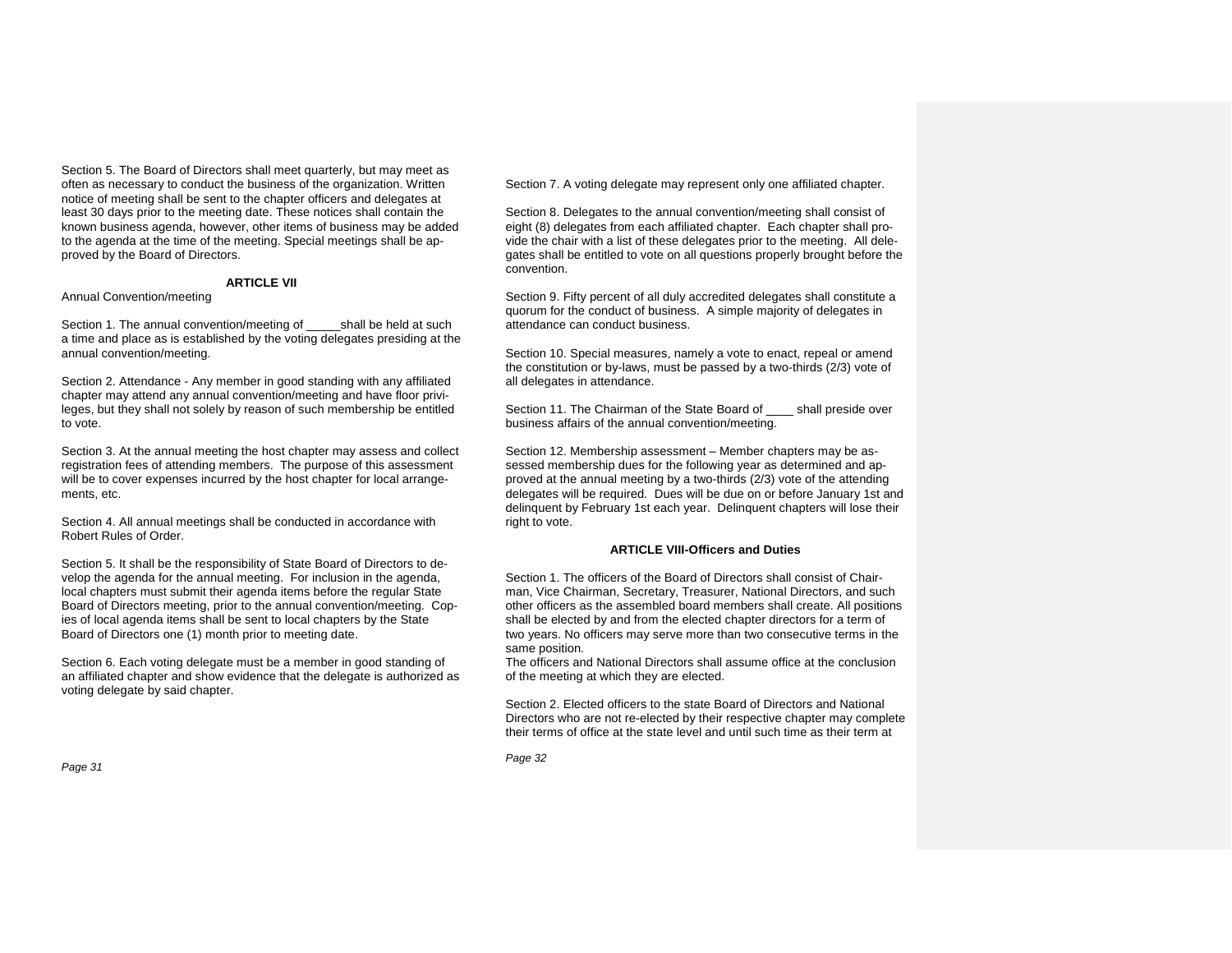the state level expires. However, their right to vote on state board matters will be revoked and the voting right as a director will be passed to the newly elected chapter representative.

Section 3. The Chairman of the Board will have no voting privileges except to resolve a tie vote of the Board of Directors.

Section 4. The Chairman shall be the chief administrative officer of the BCH of (your state) whose main responsibility is to provide leadership to the organization. Specific duties shall include:

a. Serve as the official spokesman for the BCH of (your state).

b. Authorize BCH statements having state significance.

c. Sign all official BCH of (your state) documents.

d. Delegate duties and responsibilities.

e. Establish lines of communication with other BCHA entities.

f. Provide direction/assistance to chapter members.

f. Preside over all assembled meetings of the Board of Director.

g. Assist the Board of Directors, committees, and chapter members in developing and maintaining sound financial practices.

h.Co-sign on all disbursements.

j. Create committees and appoint committee chairs subject to Board approval.

k. Relegate responsibility to committees.

I. Serve as ex-officio on all committees.

m. And such other duties as normal to the office of the Chairman.

Section 5. The Vice Chairman shall:

a. Assist the Chairman and assume duties of the Chairman when the Chairman is absent.

b. Be responsible for new chapter expansion and membership development and may create a committee for such purposes.

c. Be responsible for the collection of all volunteer hours and the reporting of such to the National Executive Secretary or other appropriate National officers.

d. And such other duties as normal to the office of the Vice Chairman.

Section 6. The Secretary shall:

a. Record and permanently file the minutes of all Board of Directors meetings.

b. Furnish copies of these minutes to board members and to member chapters.

*Page 33*

c. Assist the Chairman in preparing agendas for all assembled meeting of the Board of Directors.

d. Furnish members of the state Board of Directors with a current list of officers and delegates from all member chapters.

e. Quarterly furnish the Executive Secretary of the Back Country Horsemen of America with a list of all Back Country Horsemen members from (your state). This list shall include the members mailing addresses for the national newsletter.

f. Send written notice of all meetings of the Board of Directors to the chapter presidents and delegates to the Board.

g. And such other duties as normal to the office of the Secretary.

Section 7. The Treasurer shall:

a. The Treasurer shall safeguard all monies relative to the BCH of (your state).

b. Develop and maintain a system of accounting to include records of income, expenses, and the disbursement of all monies.

c. Provide financial reports - balance sheets and statements of operation to the Board of Directors at all assembled meetings or as required by the Board.

d. Participate in the creation of all budgets and audits.

e. File annually all appropriate state non-profit and corporate forms and make appropriate Internal Revenue reports.

f. Co-sign on all disbursements.

g. And such other duties as normal to the office of the Treasurer.

Section 8. Officers of the state organization may be removed by a twothirds vote of all members of the Board of Directors providing notice of the proposed action has been sent to all member chapters 30 days in advance of the action.

Section 9. Chapter directors to the state Board of Directors may be removed by their respective chapter and their alternate shall finish their term. Notice of removal and the name of the replacement director shall be furnished the state Board of Directors immediately following the action.

# **ARTICLE VIX National Directors**

Section 1. The BCH of (your state) is entitled to two voting directors on the National Board of Directors of the Back Country Horsemen of America; therefore, the state organization shall select two directors and an alternate to serve as representatives from (your state) on the National